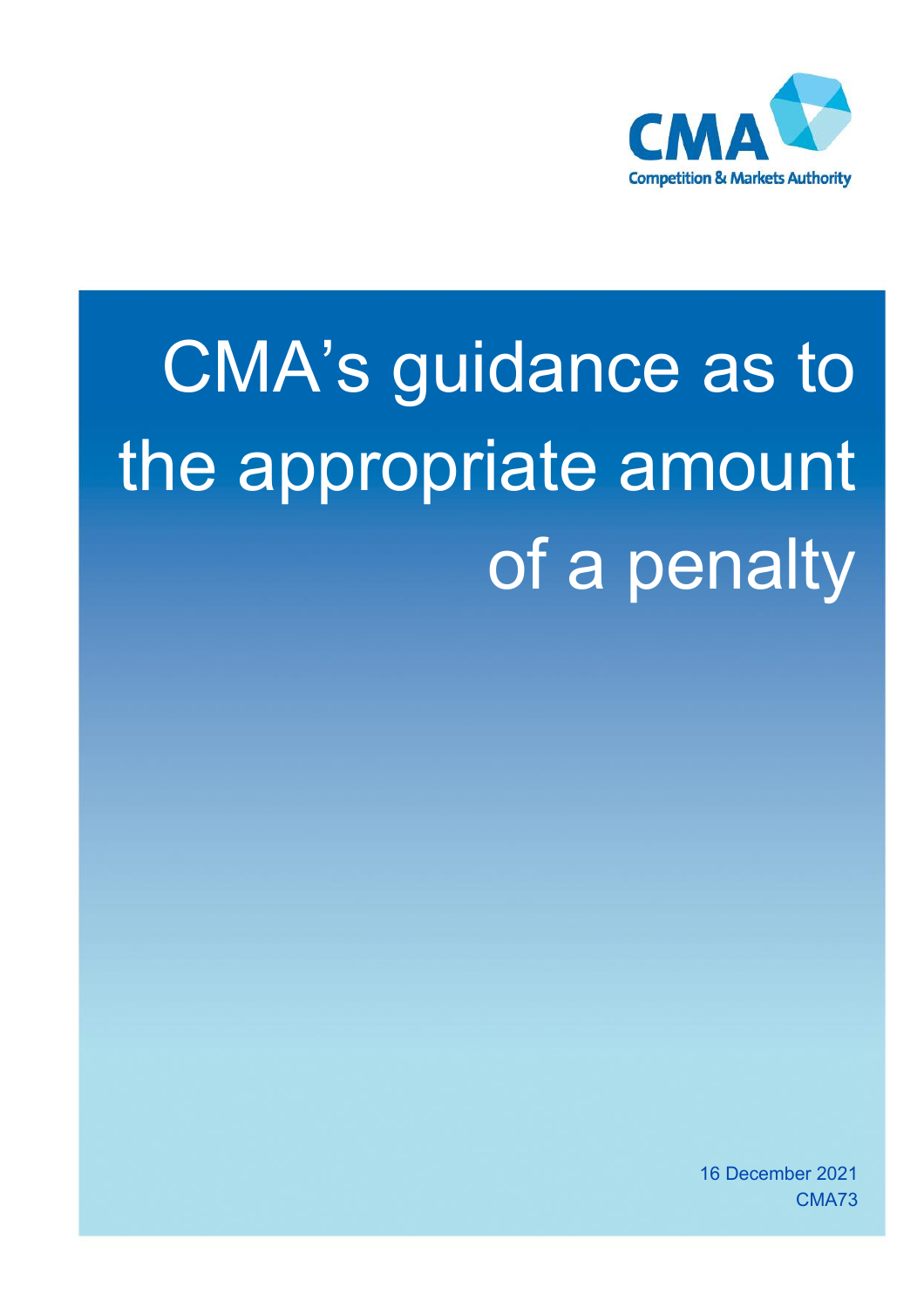© Crown copyright 2021

You may reuse this information (not including logos) free of charge in any format or medium, under the terms of the Open Government Licence.

To view this licence, visit [www.nationalarchives.gov.uk/doc/open-government](http://www.nationalarchives.gov.uk/doc/open-government-licence/)[licence/](http://www.nationalarchives.gov.uk/doc/open-government-licence/) or write to the Information Policy Team, The National Archives, Kew, Richmond, Surrey, TW9 4DU, or email: [psi@nationalarchives.](mailto:psi@nationalarchives.gsi.gov.uk) gov.uk.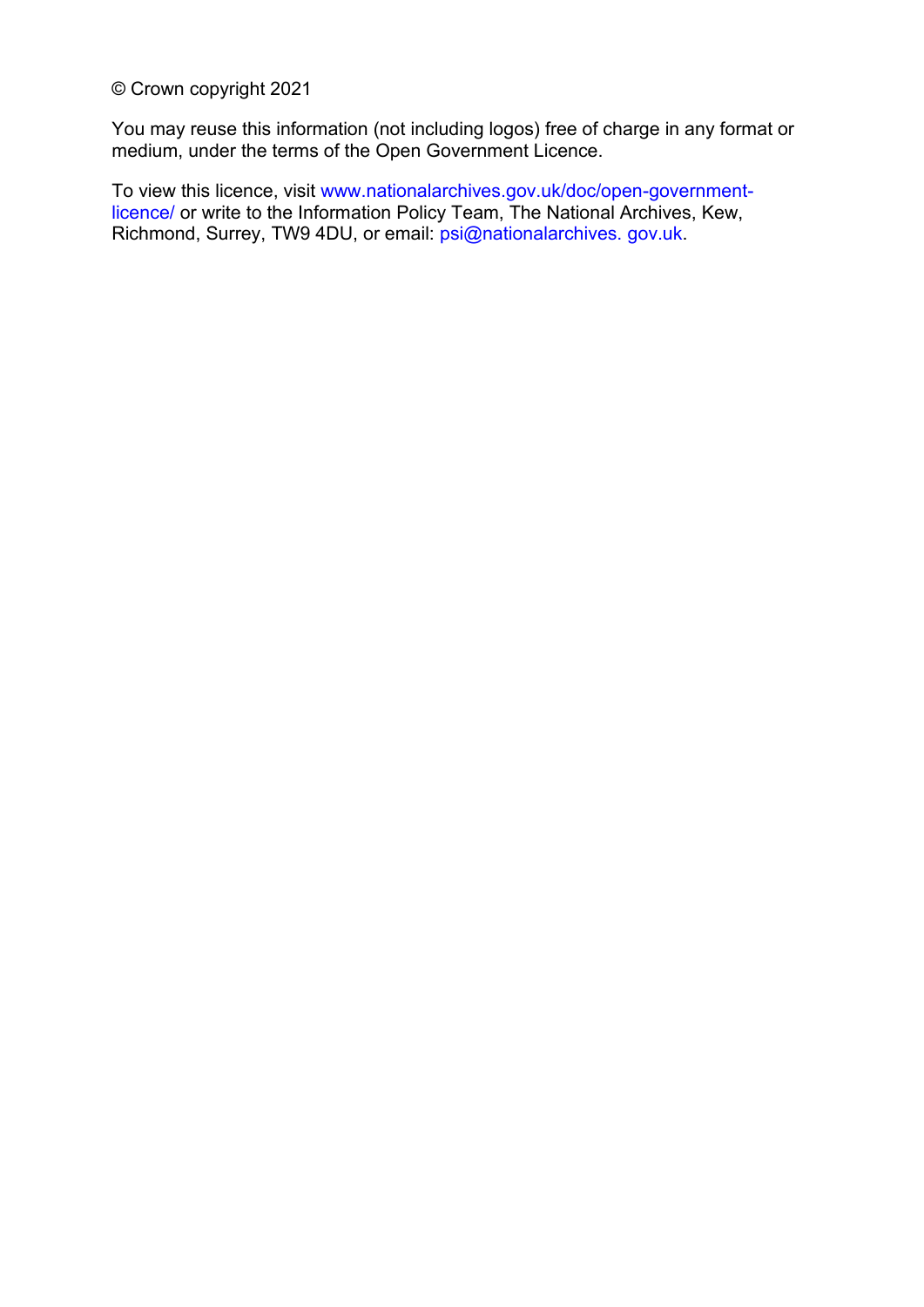# **Preface**

The Competition and Markets Authority (CMA) has the power to apply and enforce the Competition Act 1998 (CA98). In relation to the regulated sectors these provisions are applied and enforced, concurrently with the CMA, by the regulators listed below (under section 54 and schedule 10 of the CA98) (the Regulators). Throughout this guidance, references to the CMA should be taken to include the Regulators in relation to their respective sectors, unless otherwise specified.

The following are the Regulators, as at 16 December 2021:

- the Office of Communications (Ofcom) (communications);
- the Office of Gas and Electricity Markets (Ofgem) (gas and electricity markets in Great Britain);
- the Northern Ireland Authority for Utility Regulation (NIAUR) (gas, electricity, water and sewerage services in Northern Ireland);
- the Water Services Regulation Authority (Ofwat) (water and sewerage markets in England and Wales);
- the Office of Rail and Road (ORR) (railway services in Great Britain);
- the Civil Aviation Authority (CAA) (air traffic services and airport operation services);
- NHS Improvement (healthcare services in England);
- the Financial Conduct Authority (FCA) (financial services); and
- the Payment Systems Regulator (PSR) (participation in payment systems).<sup>1</sup>

This guidance is issued in performance of the statutory obligation on the CMA, contained in section 38(1) of the CA98 (and pursuant to section 38(3) of the CA98), to publish guidance as to the appropriate amount of a penalty. The CMA is required to have regard to the guidance for the time being in force when setting the amount of any penalty to be imposed. Although there is no equivalent statutory obligation on the Regulators to publish guidance as to the appropriate amount of a penalty, the Regulators are required to have regard to the CMA's published guidance for the time

<sup>1</sup> The list is correct as at 16 December 2021. The list may change from time to time if further sector regulators are given concurrent powers or existing sectoral regulators are given concurrent powers over a wider range of markets. Some of these Regulators have or may issue guidance on other specific issues, such as competition law compliance, which may interact with this guidance. These documents are not referred to in this guidance.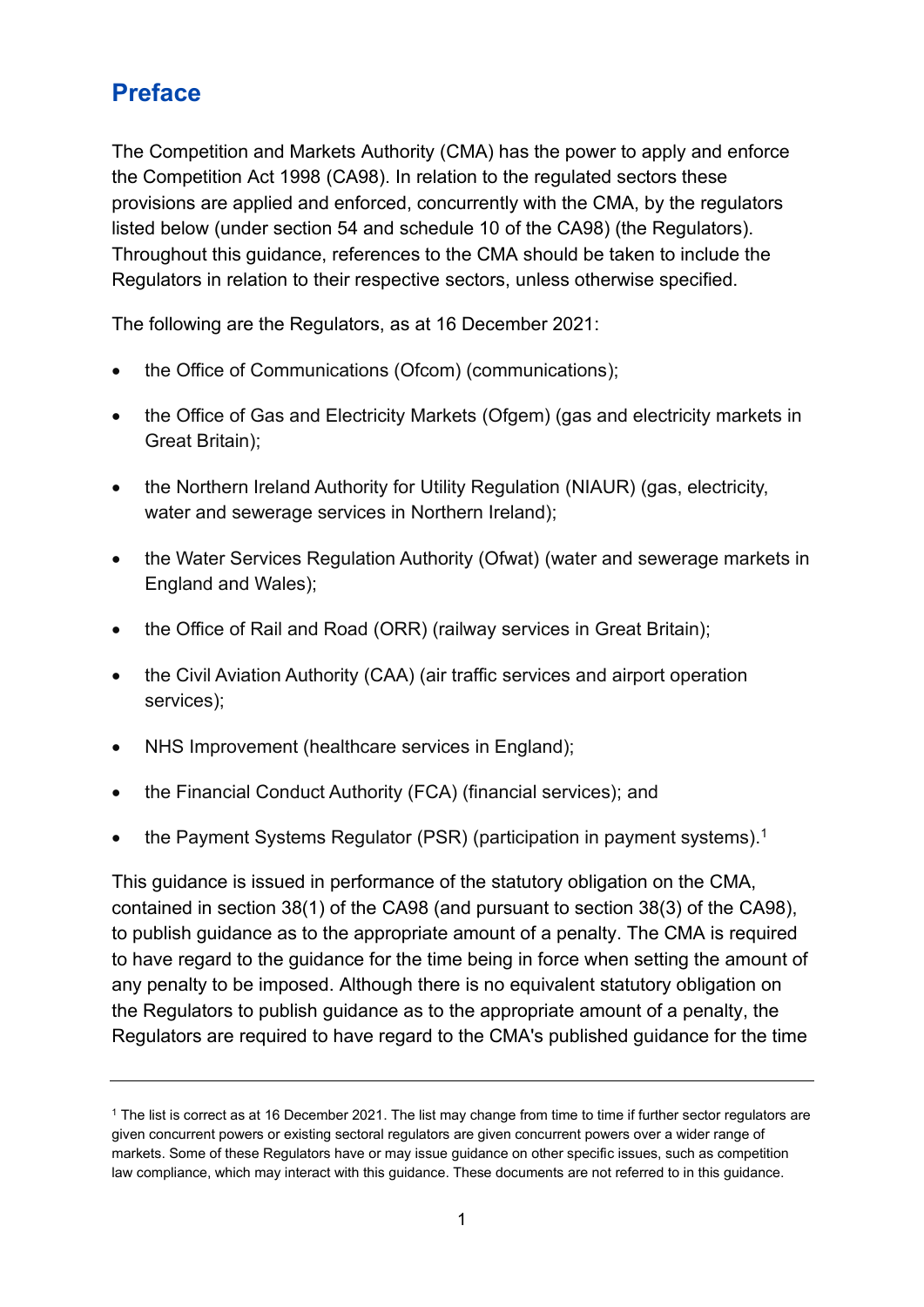being in force when setting the amount of any penalty to be imposed under the CA98. The Competition Appeal Tribunal (CAT) also must have regard to the CMA's published guidance.<sup>2</sup>

<sup>2</sup> Section 38(8) of the CA98.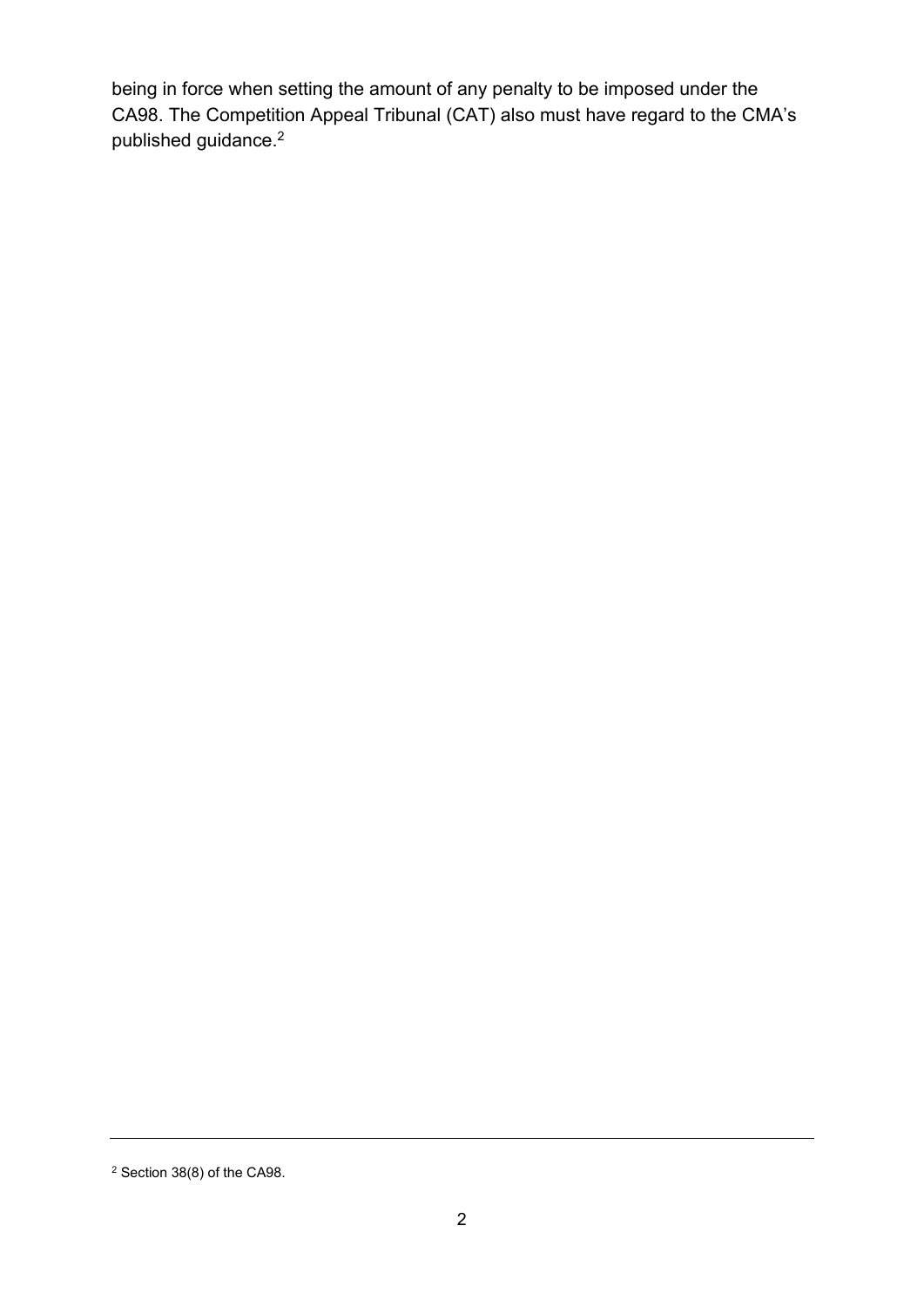# **Contents**

# 

Page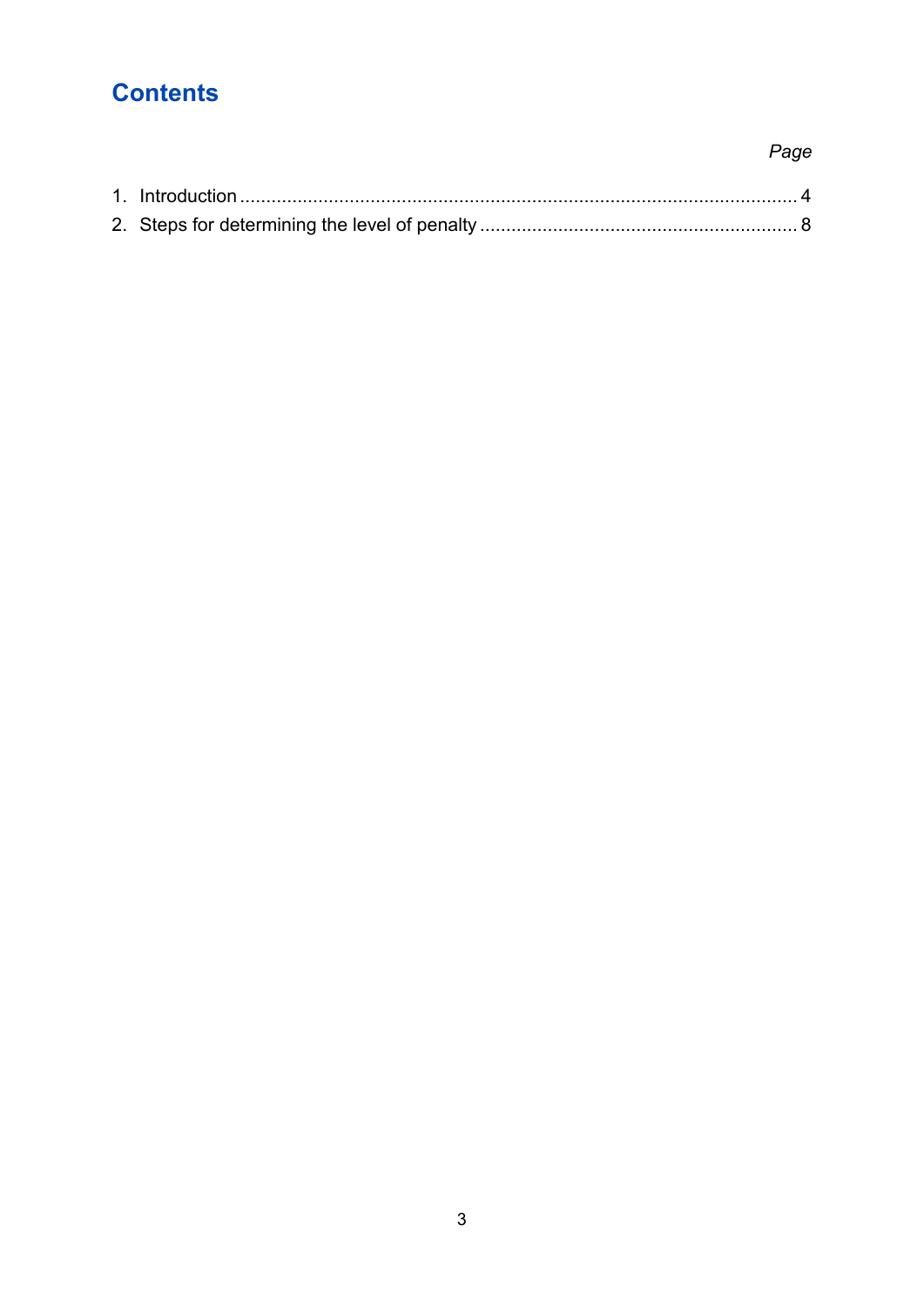# <span id="page-5-0"></span>**1. Introduction**

1.1 This quidance<sup>3</sup> sets out the basis on which the CMA will calculate penalties for infringements of the CA98 where it decides to exercise its discretion to impose a penalty under section 36(1) and 36(2) of the CA98. The CMA is issuing this guidance in performance of its statutory obligation to publish guidance as to the appropriate amount of a penalty.

## **Policy objectives**

- 1.2 Consistent with section 36(7A) of the CA98, the twin objectives of the CMA's policy on financial penalties are:
	- to impose penalties on infringing undertakings<sup>4</sup> which reflect the **seriousness of the infringement**; and
	- to ensure that the threat of penalties will **deter** both the infringing undertakings and other undertakings that may be considering anticompetitive activities from engaging in them.

The CMA has a discretion to impose financial penalties and intends, where appropriate, to impose financial penalties which are severe, in particular in respect of agreements<sup>5</sup> between undertakings which fix prices or share markets, other cartel activities and serious abuses of a dominant position. The CMA considers that these are among the most serious infringements of competition law.

1.3 There are two aspects to deterrence in this context. First, there is a need to deter the undertakings which are subject to the decision from engaging in future anti-competitive activity (often referred to as 'specific deterrence'). Second, there is a need to deter other undertakings which might be

<sup>4</sup> The term 'undertaking' is not defined in the CA98, but its meaning has been set out in EU case law prior to the UK's exit from the European Union (EU Exit), which remains relevant pursuant to section 60A CA98. It covers any natural or legal person engaged in economic activity, regardless of its legal status and the way in which it is financed. It includes companies, firms, businesses, partnerships, individuals operating as sole traders, agricultural cooperatives, associations of undertakings (for example, trade associations) non profit-making organisations and (in some circumstances) public entities that offer goods or services on a given market. A parent company and its subsidiaries will usually be treated as a single undertaking if they operate as a single economic unit, depending on the facts of each case.

<sup>3</sup> This revised guidance replaces the CMA's *[Guidance as to the appropriate amount of a penalty](https://www.gov.uk/government/publications/appropriate-ca98-penalty-calculation)* (CMA73, issued April 2018).

<sup>5</sup> References in this guidance to 'agreements' should, unless otherwise stated or the context demands it, be taken to include decisions by associations of undertakings and concerted practices.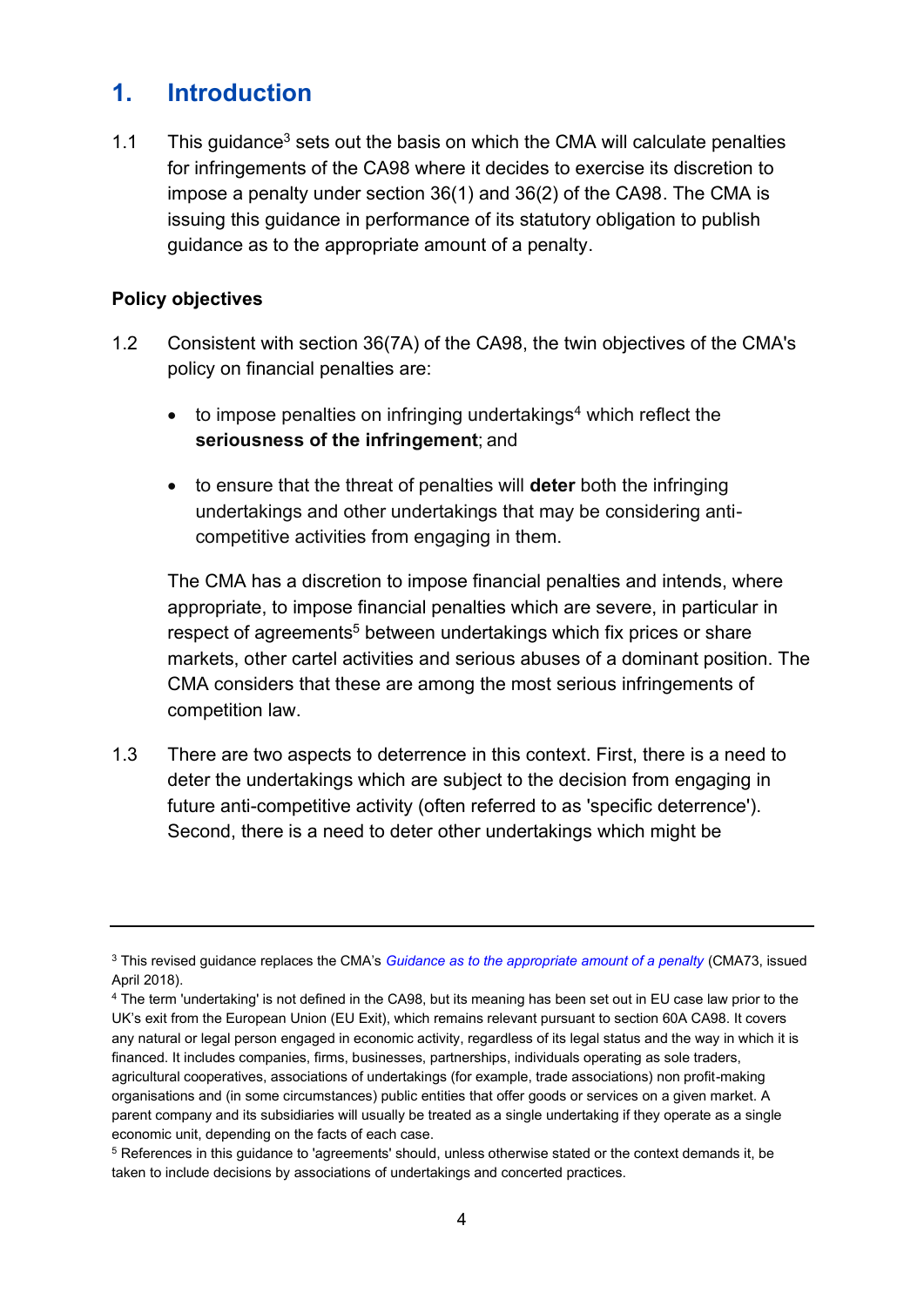considering activities contrary to the Chapter I or Chapter II prohibitions<sup>6</sup> from breaching the law (often referred to as 'general deterrence').

1.4 It is important to ensure that penalties imposed on individual undertakings are proportionate and not excessive. In assessing the appropriateness and proportionality of the penalty, the CMA is not bound by its previous decisions, but it should ensure there is broad consistency in its approach.<sup>7</sup>

# **Statutory background**

- 1.5 Section 36 of the CA98 provides that the CMA may impose a financial penalty on an undertaking which has intentionally or negligently committed an infringement of the Chapter I and/or Chapter II prohibitions.<sup>8</sup> It is therefore for the CMA to determine in a given case whether or not a financial penalty should be imposed.
- 1.6 Section 38(1) of the CA98 requires the CMA to prepare and publish guidance as to the appropriate amount of a penalty. Section 38(2) of the CA98 provides that the CMA may alter the guidance on penalties at any time. Section 38(3) of the CA98 provides that, if altered, the CMA must publish the amended guidance. Under section 38(4) the Secretary of State must approve any guidance on penalties before it can be published. When preparing or altering guidance on penalties, section 38(6) and (7) requires the CMA to consult such persons as it considers appropriate, including the Regulators. These particular provisions apply to the CMA alone and not also to the Regulators.
- 1.7 This guidance was approved by the Secretary of State as required under section 38(4) of the CA98 on 9 December 2021. It was published and came into effect on 16 December 2021. Before finalising this revised guidance, the CMA conducted a consultation in accordance with sections 38(6) and (7) of the CA98.
- 1.8 By virtue of section 38(8) of the CA98, the CMA must have regard to the guidance for the time being in force when setting the amount of any financial penalty to be imposed. A similar requirement applies to the Regulators by

<sup>6</sup> For further details, see the competition law guidelines *[Agreements and concerted practices](https://www.gov.uk/government/publications/agreements-and-concerted-practices-understanding-competition-law)* (OFT401, adopted by the CMA Board) and *[Abuse of a dominant position](https://www.gov.uk/government/publications/abuse-of-a-dominant-position)* (OFT402, adopted by the CMA Board).

<sup>7</sup> See *Eden Brown Limited v Office of Fair Trading* [2011] CAT 8 at [78].

<sup>&</sup>lt;sup>8</sup> Section 36(3) of the CA98 provides that the CMA may impose a penalty on an undertaking only if it is satisfied that the infringement has been committed intentionally or negligently. It does not, for the purposes of crossing that threshold, have to determine specifically which it was. See *Napp Pharmaceutical Holdings Limited and Subsidiaries v Director General of Fair Trading* [2002] CAT 1 at [455]-[457], [2002] CompAR 13 (*Napp*) and *Aberdeen Journals Limited v Office of Fair Trading* [2003] CAT 11 at [484] and [485] (*Aberdeen Journals (No.2)*). See also Case C-137/95 P, *SPO and Others v Commission* [1996] ECR I-1611 at [53]-[57].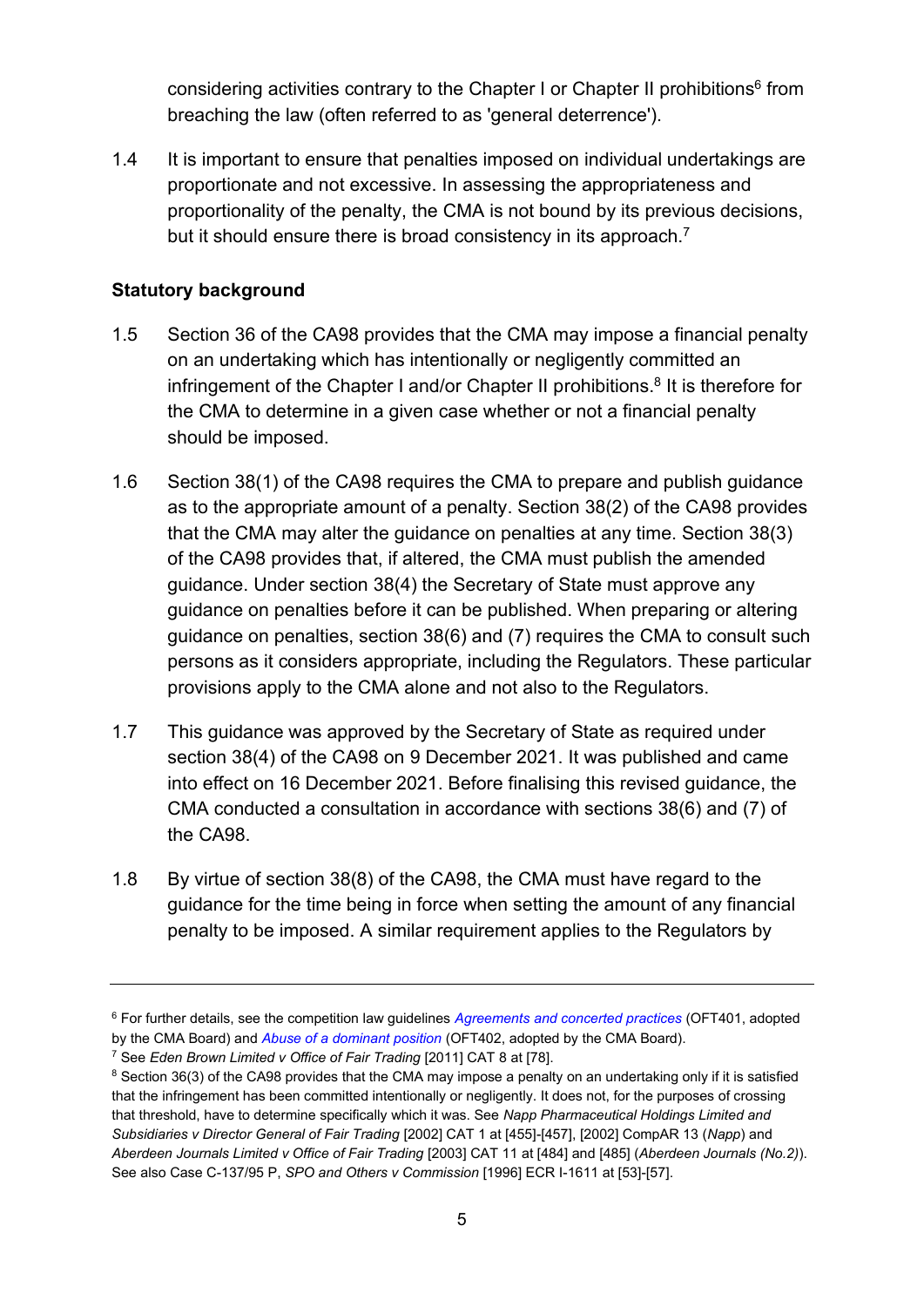<span id="page-7-0"></span>virtue of the legislation that conferred on them concurrent powers under the CA98. The CAT also must have regard to the CMA's published guidance.<sup>9</sup> The financial penalty may not in any event exceed the maximum penalty of 10% of the worldwide turnover of the undertaking.<sup>10</sup>

- 1.9 This guidance applies from the date of publication to new CA98 cases and to ongoing CA98 cases in which a Draft Penalty Statement or, if there are ongoing settlement discussions, a draft penalty calculation has not yet been issued. 11
- 1.10 This guidance on penalties will continue to be kept under review in the light of experience in its application.

# **Exceptions**

1.11 Sections 39 and 40 of the CA98 provide limited immunity from financial penalties for **small agreements** in relation to infringements of the Chapter I prohibition and for **conduct of minor significance** in relation to infringements of the Chapter II prohibition. <sup>12</sup> This immunity does not apply to infringements of the Chapter I prohibition which are price-fixing agreements. It may be withdrawn by the CMA in certain circumstances.

# **Criminal cartel offence**

1.12 Section 188 of the Enterprise Act 2002 introduced a criminal offence for individuals who engage in cartel arrangements that fix prices, limit supply or production, share markets, or rig bids in the UK. The criminal cartel offence only applies to relevant agreements in respect of arrangements between undertakings operating at the same level of the supply chain, known as horizontal agreements. Vertical agreements which are intended to operate

<sup>9</sup> Section 38(8) of the CA98.

<sup>10</sup> Calculated in accordance with The Competition Act 1998 (Determination of Turnover for Penalties) Order 2000 (SI 2000/309) (as amended by The Competition Act 1998 (Determination of Turnover for Penalties) (Amendment) Order 2004 (SI 2004/1259)) and the Competition (Amendment etc.) (EU Exit) Regulations 2019 (as amended by the Competition (Amendment etc.) (EU Exit) Regulations 2020).

<sup>&</sup>lt;sup>11</sup> Where settlement discussions are ongoing as at the date of publication on the basis of a draft penalty calculation, this guidance will not apply to the calculation of the penalty in any resulting settlement. The amendments which have been made to reflect EU Exit on exit day (as defined in the European Union (Withdrawal) Act 2018 (as amended by the European Union (Withdrawal Agreement) Act 2020)), including the changes made to the relevant legislation by the Competition (Amendment etc.) (EU Exit) Regulations 2019 (as amended by the Competition (Amendment etc.) (EU Exit) Regulations 2020), apply from the date of publication to all CA98 cases.

<sup>&</sup>lt;sup>12</sup> See further The Competition Act 1998 (Small Agreements and Conduct of Minor Significance) Regulations 2000 (SI 2000/262) (as amended by The Competition (Amendment etc.) (EU Exit) Regulations 2019 (SI 2019/93)) and the Competition (Amendment etc.) (EU Exit) Regulations 2020.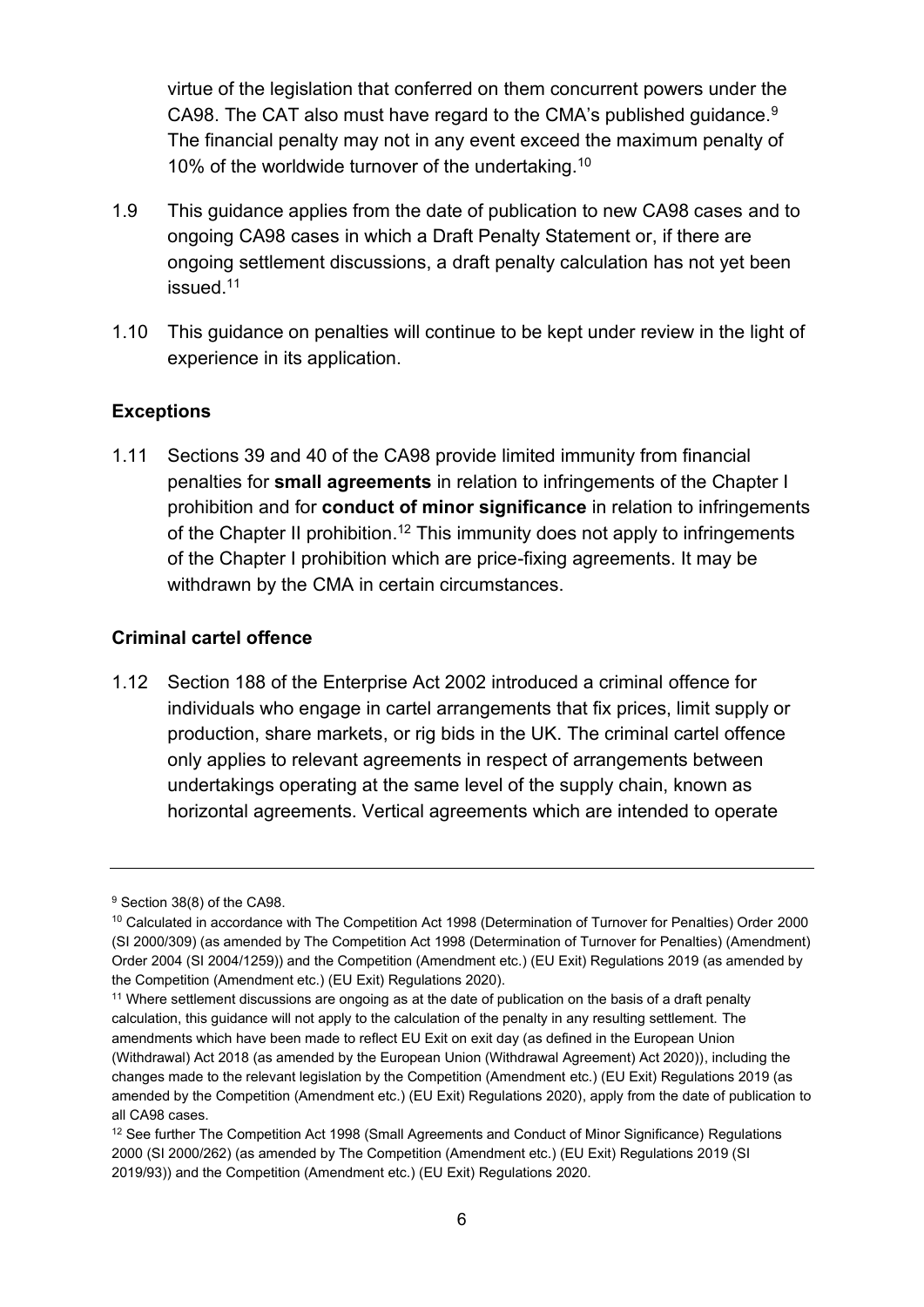between undertakings at different levels in the supply chain, for example between a manufacturer and a distributor, or between a distributor and a retailer, are not covered by the offence.

<span id="page-8-0"></span>1.13 The cartel offence operates alongside the provisions of the CA98, and further information can be found in the *[Cartel Offence Prosecution Guidance](https://www.gov.uk/government/publications/cartel-offence-prosecution-guidance)* (CMA9, March 2014). The guidance document *[Applications for leniency and no action](https://www.gov.uk/government/publications/leniency-and-no-action-applications-in-cartel-cases)  [in cartel cases](https://www.gov.uk/government/publications/leniency-and-no-action-applications-in-cartel-cases)* (OFT1495, adopted by the CMA Board) sets out how the CMA will handle applications for immunity from prosecution for the criminal cartel offence under section 190(4) of the Enterprise Act 2002. The prosecution or conviction of individuals under section 188 of the Enterprise Act 2002 in connection with an infringement is not relevant for the purpose of setting the amount of financial penalties payable by undertakings under section 36 of the CA98.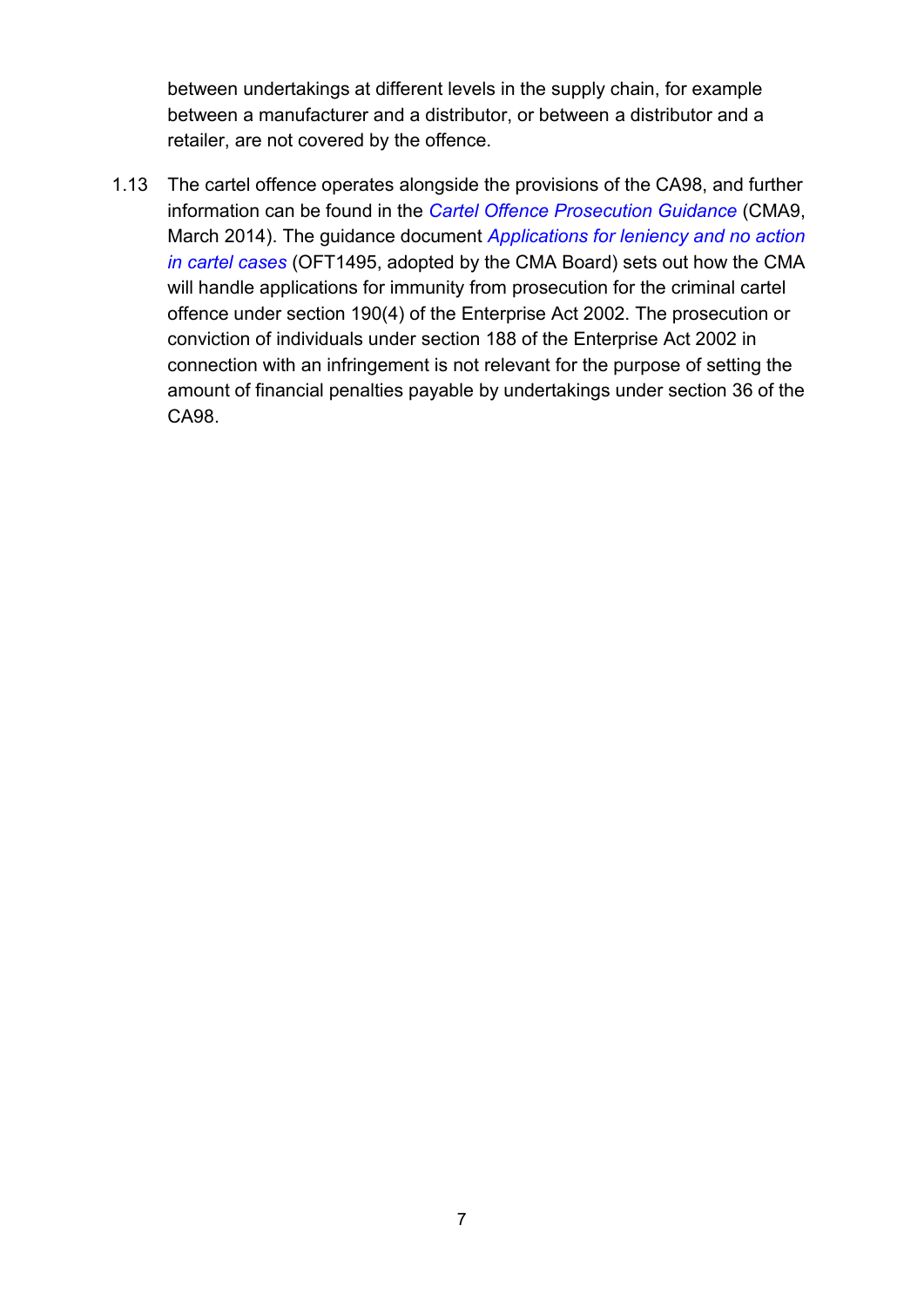# <span id="page-9-0"></span>**2. Steps for determining the level of penalty**

### **Method of calculation**

- 2.1 A financial penalty imposed by the CMA under section 36 of the CA98 will be calculated following a six-step approach:<sup>13</sup>
	- Step 1: Calculation of the starting point having regard to the seriousness of the infringement and the relevant turnover of the undertaking.
	- Step 2: Adjustment for duration.
	- Step 3: Adjustment for aggravating or mitigating factors.
	- Step 4: Adjustment for specific deterrence.
	- Step 5: Adjustment to ensure that the penalty is proportionate and the maximum penalty of 10% of the worldwide turnover of the undertaking<sup>14</sup> is not exceeded.
	- Step 6: Adjustments for leniency, settlement discounts and approval of a voluntary redress scheme. 15

Details on each of these steps are set out in paragraphs [2.2](#page-10-0) to [2.38](#page-21-0) below.

<sup>13</sup> In applying the steps to individual undertakings in multi-party cases, the CMA has a duty to observe the requirements of procedural fairness and rationality (R (on the application of *Gallaher Group Ltd and others) (Respondents) v The Competition and Markets Authority,* [2018] UKSC 25, at [24] to [41]). In doing so, the CMA will take account of the judgment of the CAT in *Kier* that, '…it is perfectly rational for a bigger undertaking to receive a more severe penalty than a smaller company … However, this does not mean that penalties should be precisely proportionate to the relative sizes of the undertakings on which they are imposed … it will not necessarily be fair or proportionate to impose on a bigger company a penalty which reflects the same proportion of its total worldwide turnover as a penalty imposed on a smaller company represents in relation to the latter's turnover.' (See *Kier Group plc and others v Office of Fair Trading* [2011] CAT 3, at [177]). In this context, the CMA also notes the CAT's judgment in *GF Tomlinson Group Limited v Office of Fair Trading* [2011] CAT 7 at [158] which recognises that the principle of equal treatment is not breached where fines imposed on undertakings vary in size as a result of other factors coming into play. This has also been articulated by the Court of First Instance (now the General Court) in the *Tokai Carbon* case as follows: 'The fact none the less remains that … [the Commission] must comply with the principle of equal treatment, according to which it is prohibited to treat similar situations differently and different situations in the same way, unless such treatment is objectively justified (FETTCSA, paragraph 406).' (See Case T-236/01 *Tokai Carbon Co. Ltd and Others v Commission* [2004] ECR II-1181, at [219]).

<sup>14</sup> See not[e 10](#page-7-0) above.

<sup>&</sup>lt;sup>15</sup> A voluntary redress scheme is a method of alternative dispute resolution, via which a business may apply to the CMA for approval of a scheme where it is seeking to offer compensation to victims of competition law breaches.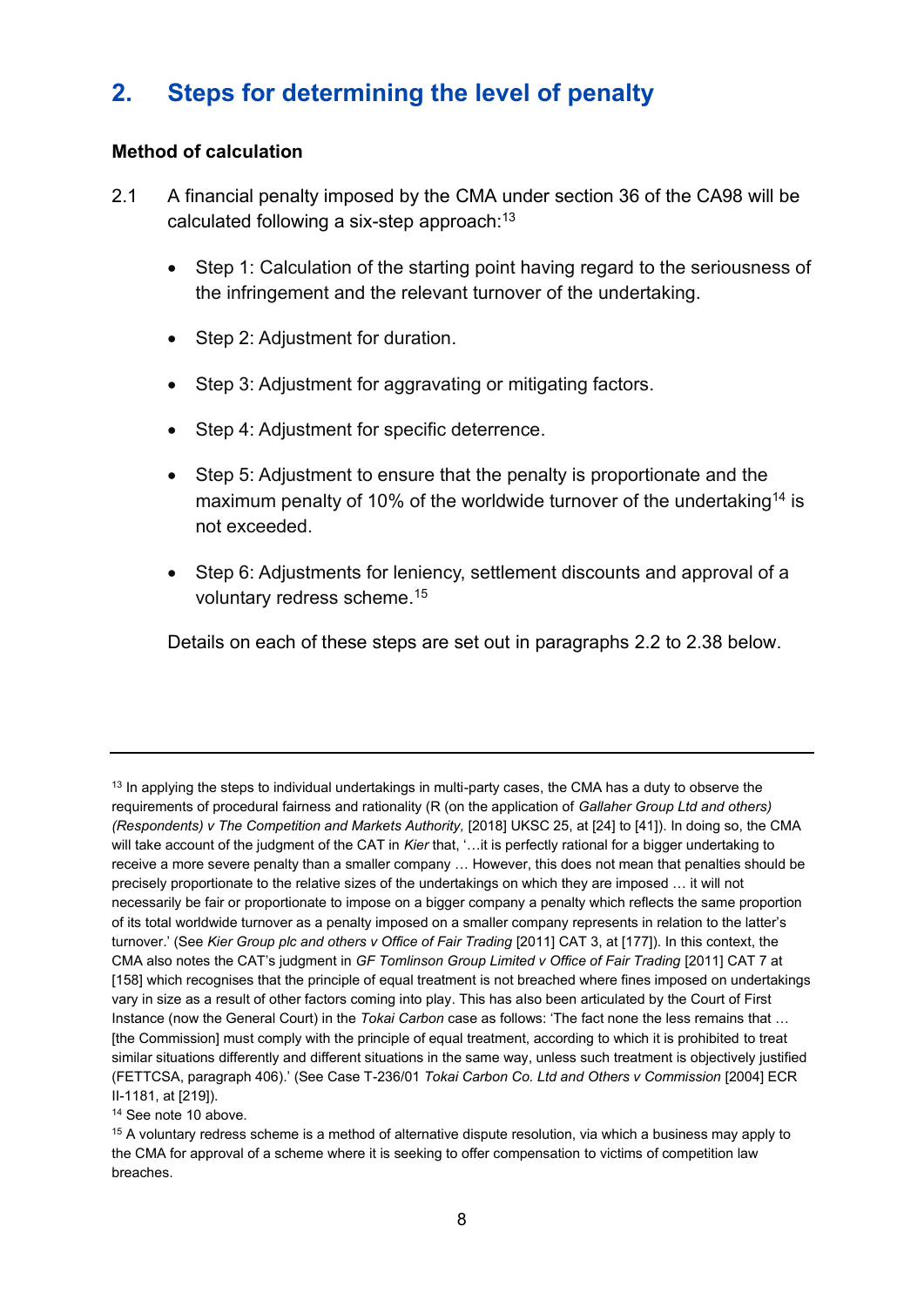### **Step 1 – starting point**

- <span id="page-10-0"></span>2.2 The starting point for determining the level of financial penalty which will be imposed on an undertaking is calculated having regard to:
	- the seriousness of the infringement and the need for general deterrence;<sup>16</sup> and
	- $\bullet$  the relevant turnover of the undertaking.<sup>17</sup>

The starting point will be calculated as described below.

# *Assessment of seriousness – application of percentage starting point to relevant turnover*

- <span id="page-10-1"></span>2.3 The CMA will apply a starting point of up to 30% to an undertaking's relevant turnover in order to reflect adequately the seriousness of the particular infringement (and ultimately the extent and likelihood of actual or potential harm to competition and consumers). In applying the starting point, the CMA will also reflect the need to deter the infringing undertaking and other undertakings from engaging in that type of infringement in the future.
- 2.4 This is a case specific assessment, taking into account overall:
	- how likely it is for the type of infringement at issue, by its nature, to harm competition;
	- the extent and likelihood of harm to competition in the specific relevant circumstances of the individual case (as discussed in paragraph [2.7](#page-11-0) below); and
	- whether the starting point is sufficient for the purpose of general deterrence.
- 2.5 The CMA will consider the likelihood that the type of infringement at issue will, by its nature, cause harm to competition. There is no pre-set 'tariff' of starting points for different types of infringement given the range of conduct that will be encountered in different cases and to which the CMA must have regard in setting an appropriate penalty for the case in question. However, in making its assessment, the CMA will have regard to the following principles:

<sup>&</sup>lt;sup>16</sup> This is distinct from the need to deter the specific infringing undertaking from further breaches of the Chapter I

or Chapter II prohibitions ('specific deterrence'), which is assessed at step 4 (see paragraphs [2.19](#page-16-0) to [2.23\)](#page-17-0).

<sup>&</sup>lt;sup>17</sup> See paragraph[s 2.10](#page-12-0) t[o 2.13.](#page-13-0)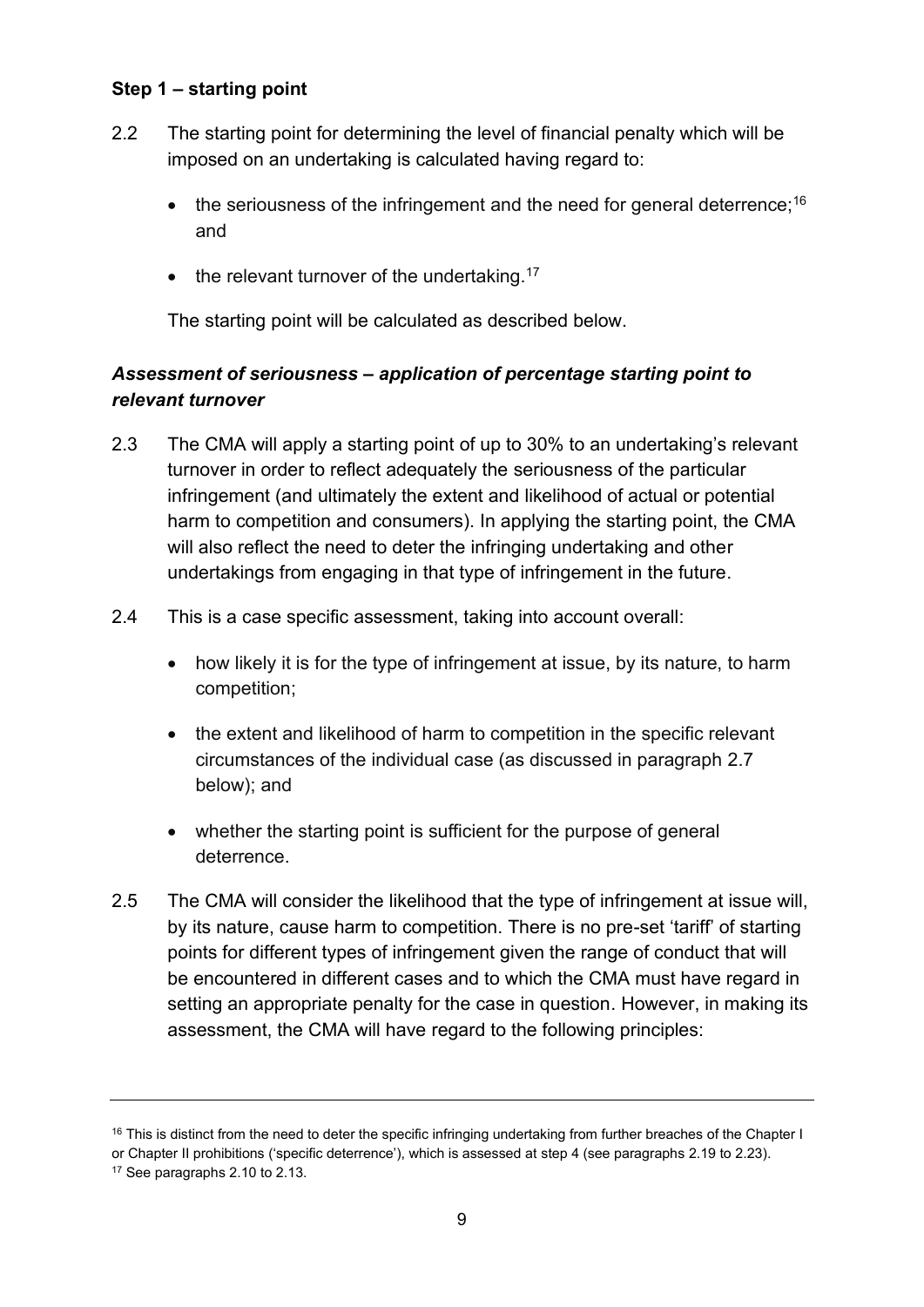- The CMA will generally use a starting point between 21 and 30% of relevant turnover for the most serious types of infringement, that is, those which the CMA considers are likely by their very nature to harm competition most. In relation to infringements of the Chapter I prohibition, this includes cartel activities,  $18$  such as price-fixing and market sharing. and other, non-cartel object infringements which are inherently likely to cause harm to competition. In relation to infringements of the Chapter II prohibition, this will include conduct which is inherently likely to have a particularly serious exploitative or exclusionary effect, such as excessive and predatory pricing.
- In relation to infringements of the Chapter I prohibition, a starting point between 10 and 20% is more likely to be appropriate for certain, less serious object infringements, and for infringements by effect.<sup>19</sup> A 10 to 20% starting point is also more likely to be appropriate in relation to infringements of the Chapter II prohibition involving conduct which is inherently likely to be less harmful.
- 2.6 The above principles do not prevent the CMA from applying a starting point of below 10%. However, the CMA considers that this is likely to occur as a result of the CMA having made a downwards adjustment to reflect the particular circumstances of the case, as described below.
- <span id="page-11-0"></span>2.7 The CMA will then consider whether it is appropriate to adjust the starting point upwards or downwards to take account of specific circumstances of the case that might be relevant to the extent and likelihood of harm to competition and ultimately to consumers. When making its case-specific assessment, the CMA will consider the relevant circumstances of the case. These may include, for example:
	- the nature of the product including the nature and extent of demand for that product;
	- the structure of the market including the market share(s) of the undertaking(s) involved in the infringement, market concentration and barriers to entry;
	- the market coverage of the infringement;

<sup>18</sup> For the definition of 'cartel activities' see the CMA's guidance *[Applications for leniency and no-action in cartel](https://www.gov.uk/government/publications/leniency-and-no-action-applications-in-cartel-cases)  [cases](https://www.gov.uk/government/publications/leniency-and-no-action-applications-in-cartel-cases)* (OFT1495, adopted by the CMA Board), paragraph 2.2.

<sup>19</sup> For further information on object and effect infringements see *[Agreements and concerted practices](https://www.gov.uk/government/publications/agreements-and-concerted-practices-understanding-competition-law)* (OFT401, adopted by the CMA Board).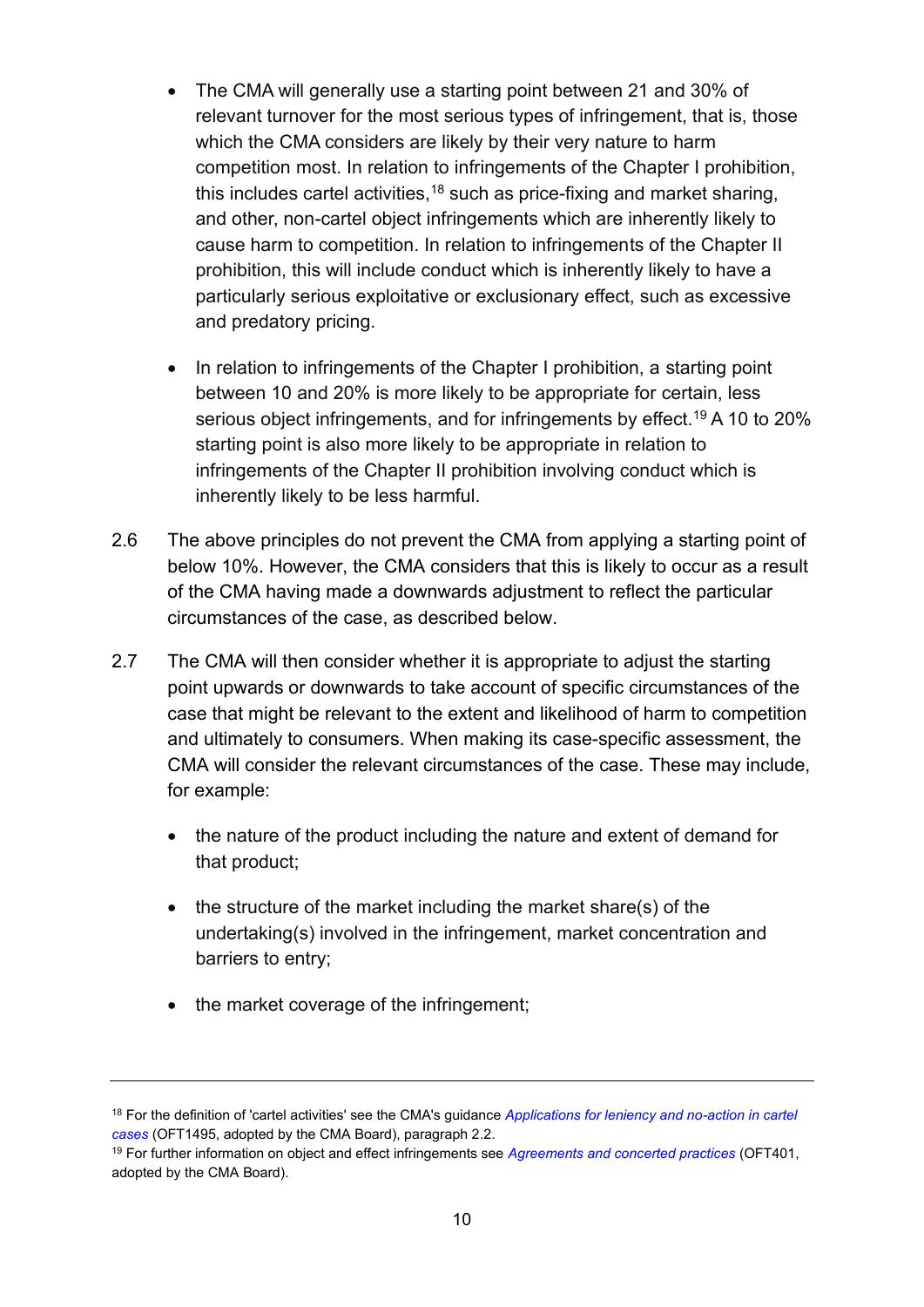- the actual or potential effect of the infringement on competitors and third parties; and
- the actual or potential harm caused to consumers whether directly or indirectly.
- 2.8 In setting the starting point, the CMA will also consider whether the starting point for a particular infringement is sufficient for the purpose of general deterrence. In particular, the CMA will consider the need to deter other undertakings, whether in the same market or more broadly, from engaging in the same or similar conduct.
- 2.9 In the case of infringements involving more than one undertaking, the assessment outlined above will be consistent for each undertaking. The starting point is intended to reflect the seriousness of the infringement at issue, rather than the particular circumstances of each undertaking's unlawful conduct (which are taken into account at other steps). As a result, for infringements involving more than one undertaking, the CMA expects to adopt the same percentage starting point for each undertaking to the infringement.<sup>20</sup>

# *Determination of relevant turnover*

<span id="page-12-0"></span>2.10 The relevant turnover is the turnover of the undertaking in the relevant product market and relevant geographic market<sup>21</sup> affected by the infringement in the undertaking's last business year.<sup>22</sup> In this context, an undertaking's last business year is the financial year preceding the date when the infringement ended. Relevant turnover will be calculated after the deduction of sales rebates, value added tax and other taxes directly related to turnover.

<sup>20</sup> See *Eden Brown Limited v Office of Fair Trading* [2011] CAT 8, at [80].

<sup>21</sup> See the competition law guideline *[Market Definition](https://www.gov.uk/government/publications/market-definition)* (OFT403, adopted by the CMA Board) for further background information on the relevant product market and relevant geographic market. The CMA notes also that the Court of Appeal in its judgment in the *Toys and Kits* appeals stated that: '…neither at the stage of the OFT investigation, nor on appeal to the Tribunal, is a formal analysis of the relevant product market necessary in order that regard can properly be had to step 1 of the Guidance in determining the appropriate penalty' and that it was sufficient for the OFT to 'be satisfied, on a reasonable and properly reasoned basis, of what is the relevant product market affected by the infringement.' See *Argos Limited and Littlewoods Limited v Office of Fair Trading and JJB Sports plc v Office of Fair Trading* [2006] EWCA Civ 1318, at [169] and [170] - [173] respectively.  $22$  Where the affected market extends beyond the UK (for example, where undertakings active in a global or Europe-wide market enter into a market sharing agreement affecting the UK), the relevant turnover within the UK of each undertaking may not adequately reflect the weight of its role in the infringement (for example, where an undertaking has very low or zero turnover in the UK). In such circumstances, the CMA may assess the aggregate turnover of the undertakings in the wider market affected by the infringement (ie the market that is wider than the UK), identify each undertaking's share of the aggregate turnover on that wider affected market, and apply those shares to the undertakings' aggregate turnover in the affected market in the UK in order to determine each undertaking's relevant turnover at step 1.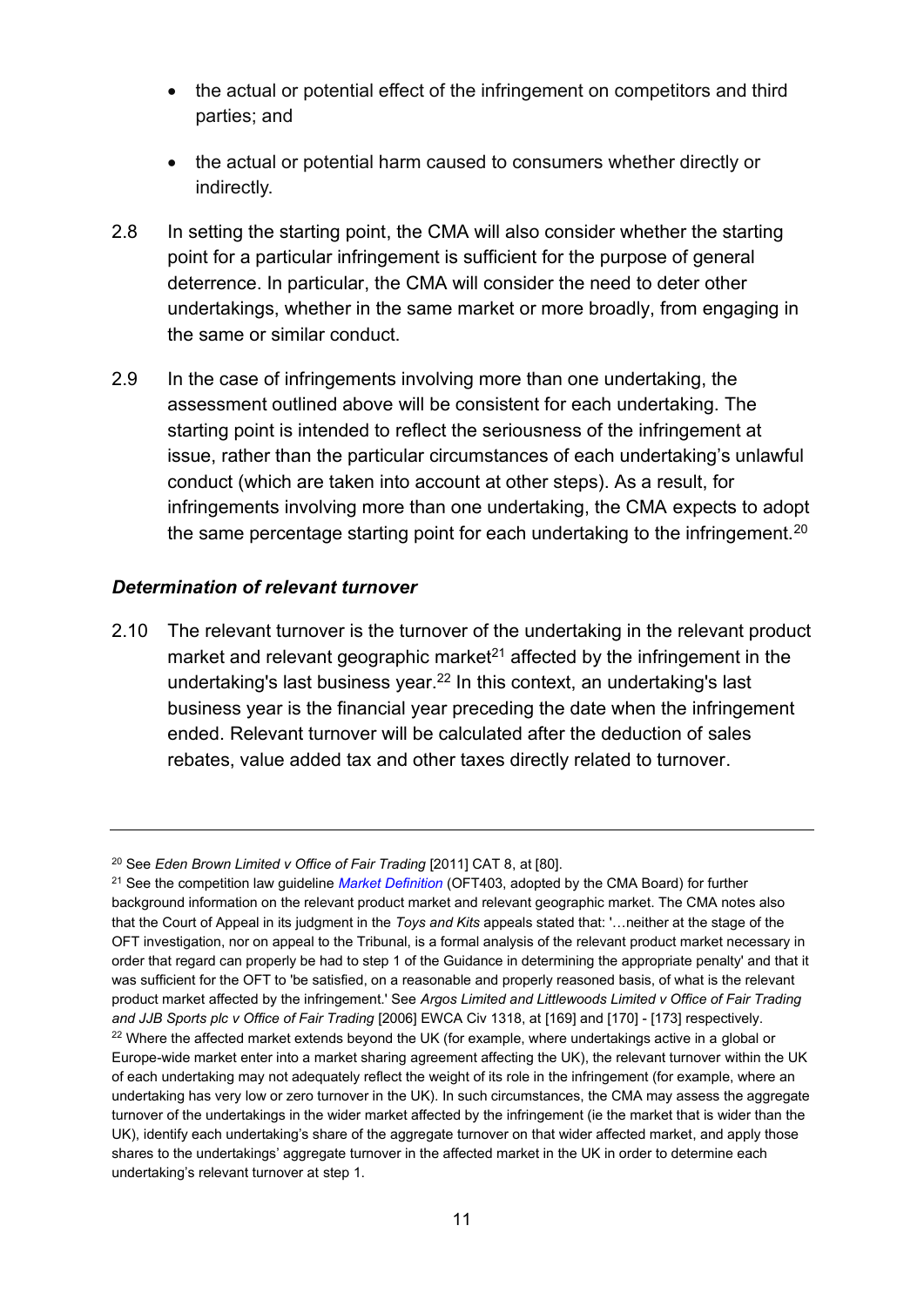- 2.11 Normally, the CMA will base relevant turnover on figures from an undertaking's audited accounts. However, in certain circumstances it may be appropriate to use a different figure as reflecting the true scale of an undertaking's activities in the relevant market.<sup>23</sup>
- 2.12 The CMA recognises that such an approach may be appropriate where, in particular, the remuneration for services supplied is based on commission fees. When deciding whether it is appropriate to depart from its general rule of using turnover from audited accounts in this way, the CMA will consider a number of factors, in particular: (i) whether the remuneration for the services in question is decided by the seller of the services or the client, and (ii) whether the undertaking is purchasing inputs in order to supply a fresh product incorporating those inputs to its client.<sup>24</sup> Other factors such as whether a person is taking ownership of goods or services and whether the person bears risks resulting from the operation of the business in question may also be relevant. In addition, the CMA notes that specific situations for the calculation of 'turnover' may arise in the areas of credit, financial services and insurance, as is recognised in the statutory instrument which relates to the determination of the maximum penalty that the CMA may impose.<sup>25</sup>
- <span id="page-13-0"></span>2.13 As stated in paragraph [2.3](#page-10-1) above, the starting point may not in any event exceed 30% of the relevant turnover of the undertaking.

# **Step 2 – adjustment for duration**

2.14 The starting point may be increased or, in particular circumstances, decreased to take into account the duration of the infringement. Penalties for infringements which last for more than one year may be multiplied by not more than the number of years of the infringement. Part years may be treated as full years for the purpose of calculating the number of years of the infringement. Where the total duration of an infringement is less than one year, the CMA will treat that duration as a full year for the purpose of calculating the number of years of the infringement. In exceptional circumstances, the starting point may be decreased where the duration of the

<sup>23</sup> See *Eden Brown Limited and others v Office of Fair Trading* [2011] CAT 8, at [44] to [59]. See also *FP McCann Limited* v CMA [2020] CAT 28, at [179]: 'the Penalty Guidance is to be applied in the normal case so that there must be something out of the norm to justify departing from it and using an average of the turnovers for the whole period of the infringement (or some other approach)'.

<sup>24</sup> See *Eden Brown Limited and others v Office of Fair Trading* [2011] CAT 8, at [44] to [59].

<sup>&</sup>lt;sup>25</sup> See the Competition Act 1998 (Determination of Turnover for Penalties) Order 2000 (SI 2000/309) as amended by The Competition Act 1998 (Determination of Turnover for Penalties) (Amendment) Order 2004 (SI 2004/1259), and the Competition (Amendment etc.) (EU Exit) Regulations 2019 (SI 2019/93) (as amended by and the Competition (Amendment etc.) (EU Exit) Regulations 2020).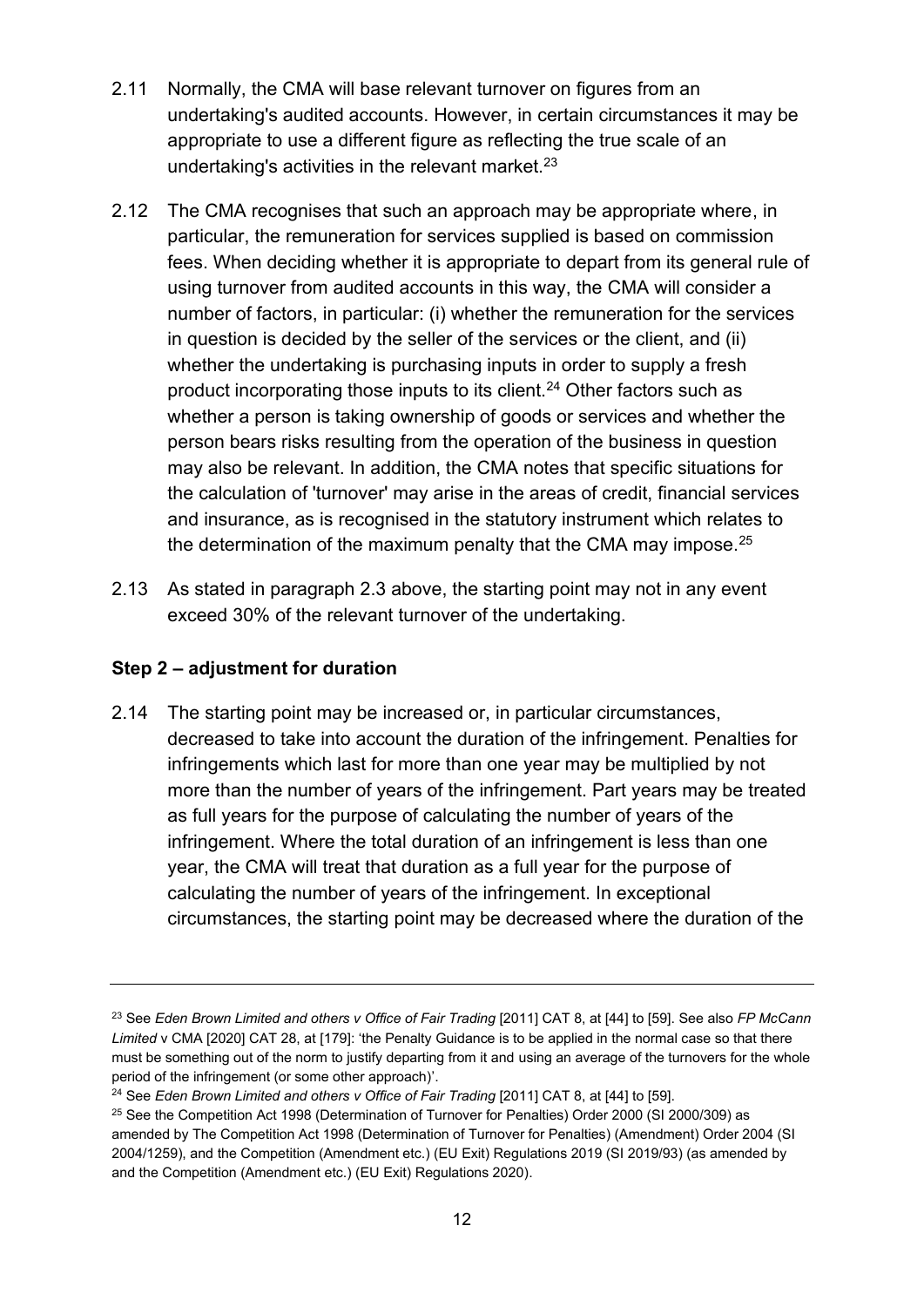infringement is less than one year. Where the total duration of an infringement is more than one year, the CMA will round up part years to the nearest quarter year, although the CMA may in exceptional cases decide to round up the part year to a full year.

## **Step 3 – adjustment for aggravating and mitigating factors**

- 2.15 The amount of the financial penalty may be increased at step 3 where there are aggravating factors or decreased where there are mitigating factors. The CMA will consider whether any adjustments are appropriate in all cases for each undertaking based on the specific circumstances of the infringement. A non-exhaustive list of factors is provided in the following paragraphs.
- 2.16 Aggravating factors may include:
	- persistent and repeated unreasonable behaviour that delays the CMA's enforcement action; 26
	- role of the undertaking as a leader in, or an instigator of, the infringement;
	- involvement of directors or senior management (notwithstanding paragraph [1.13](#page-8-0) above);
	- retaliatory or other coercive measures taken against other undertakings aimed at ensuring the continuation of the infringement;
	- continuing the infringement after the start of the investigation;
	- repeated infringements by the same undertaking or other undertakings in the same group (recidivism);<sup>27</sup>

<sup>&</sup>lt;sup>26</sup> This will include situations where an undertaking persistently and repeatedly disrespects CMA time limits specified (for example for providing representations on confidentiality) or otherwise persistently delays the CMA's investigation. The CMA will not treat the full exercise of the party's rights of defence as unreasonable behaviour. <sup>27</sup> Where an undertaking **continues or repeats** the same or a similar infringement after the CMA or one of the Regulators has made a decision that the undertaking infringed the Chapter I prohibition, or the Chapter II prohibition, or in relation to an infringement which occurred prior to EU Exit, after the CMA, one of the Regulators or the European Commission has made a decision that the undertaking infringed Article 101 TFEU or Article 102 TFEU, the amount resulting from the application of steps 1 and 2 may be increased by up to 100% for each such infringement established. The CMA would expect to apply such an increase only where the prior decision found that the infringement or infringements had a UK impact. The actual amount of any such increase for recidivism will be determined on a case-by-case basis having regard to all relevant circumstances. The CMA would not expect to apply an uplift for recidivism in respect of prior infringement decisions made more than 15 years before the start of the infringement for which the current penalty is being set. The CMA considers that infringements are the 'same or similar' where they fall under the same provision of the CA98 or (for an infringement which occurred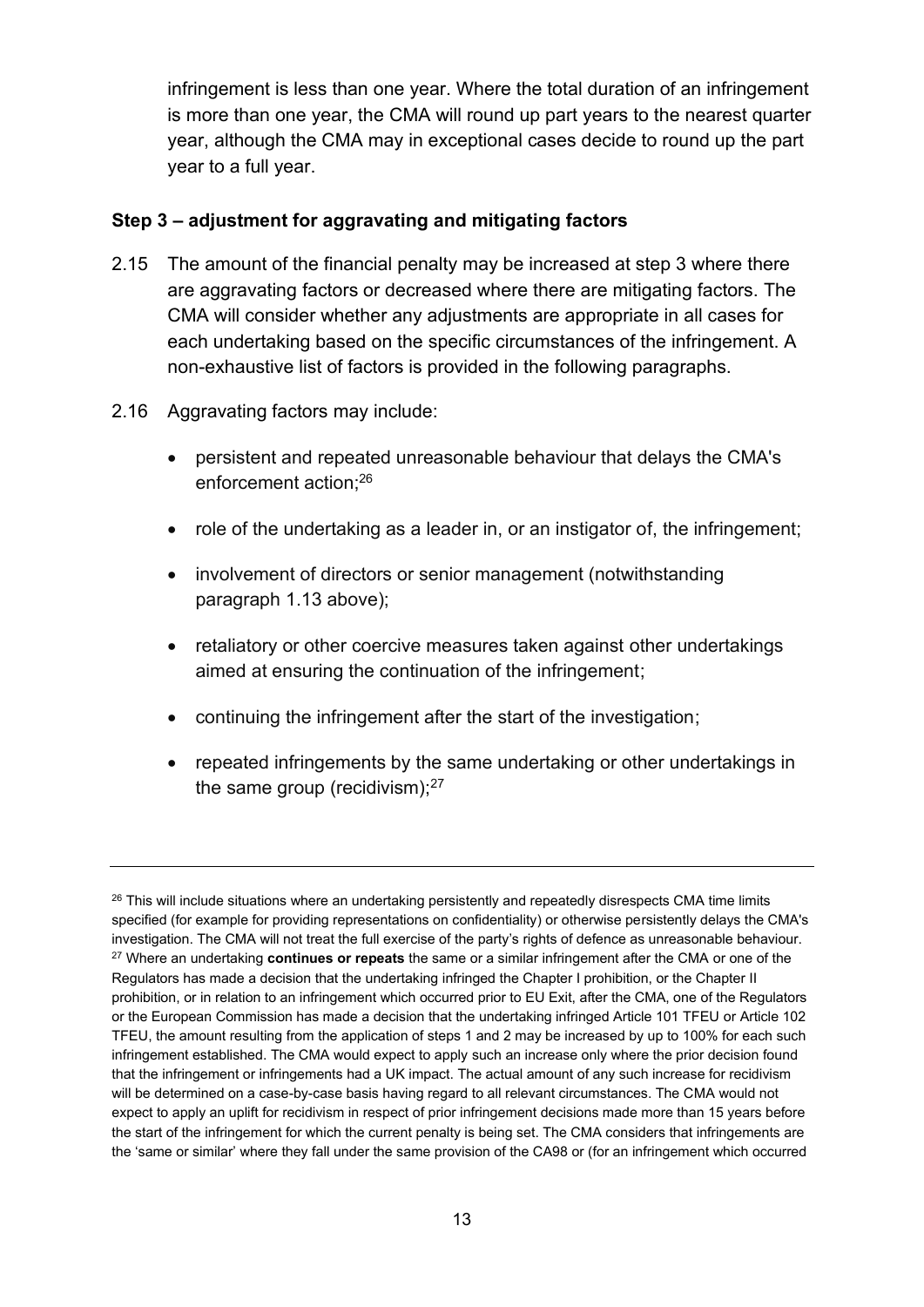- <span id="page-15-0"></span>• infringements which are committed intentionally rather than negligently;<sup>28</sup>
- retaliatory measures taken or commercial reprisal sought by the undertaking against a leniency applicant;
- failure to comply with competition law following receipt of a warning or advisory letter in respect of the same or similar conduct.<sup>29</sup>
- 2.17 Mitigating factors may include:
	- role of the undertaking, for example, where the undertaking is acting under severe duress or pressure;
	- $\bullet$  termination of the infringement as soon as the CMA intervenes;  $^{30}$
	- cooperation which enables the enforcement process to be concluded more effectively and/or speedily.<sup>31</sup>
- 2.18 The CMA will not generally make any reduction at step 3 on the grounds of the novelty of the infringement, or uncertainty on the part of the undertaking as to whether the agreement constituted an infringement. This is because only in limited circumstances will it be appropriate to treat any novelty of the infringement or uncertainty on the part of the undertaking as a mitigating factor, given that the undertaking must have been aware, could not have been

prior to EU Exit) equivalent provision of the TFEU. For instance, an infringement decision under the Chapter I prohibition or Article 101 could be counted as a 'same or similar' infringement when assessing the penalty for another infringement of Chapter I.

<sup>&</sup>lt;sup>28</sup> The CAT has defined the terms 'intentionally' and 'negligently' as follows: an infringement is committed 'intentionally' if the undertaking must have been aware, or could not have been unaware, that its conduct had the object or would have the effect of restricting competition; and an infringement is committed 'negligently' if the undertaking ought to have known that its conduct would result in a restriction or distortion of competition. See *Argos Limited and Littlewoods Limited v OFT* [2005] CAT 13, at [221], *Napp,* at [466] and *Aberdeen Journals (No.2),* at [484] and [485].

<sup>&</sup>lt;sup>29</sup> When considering whether to uplift, the CMA will take into account the individual circumstances of the failure and will impose an uplift in these circumstances only where the warning letter or advisory letter related to conduct the CMA considers to be the same or similar to the conduct under investigation. See CMA guidance on *[warning](https://www.gov.uk/guidance/warning-and-advisory-letters-essential-information-for-businesses)  [and advisory letters.](https://www.gov.uk/guidance/warning-and-advisory-letters-essential-information-for-businesses)* The Regulators may use different terminology for their equivalents of warning and advisory letters.

<sup>&</sup>lt;sup>30</sup> Intervention by the CMA would be by the exercise of its powers under sections 26 to 28A of the CA98.

<sup>&</sup>lt;sup>31</sup> Respecting CMA time limits specified or otherwise agreed will be a necessary but not sufficient criterion to merit a reduction at this step, that is to say, cooperation over and above this will be expected. An example of such cooperation may be the provision of staff for voluntary interviews and/or arranging for staff to provide witness statements. Note that in cases of cartel activity an undertaking which cooperates fully with the investigation may benefit from total immunity from, or a significant reduction in the level of, a financial penalty, if it satisfies the requirements for lenient treatment; see the CMA's guidance *[Applications for leniency and no-action](https://www.gov.uk/government/publications/leniency-and-no-action-applications-in-cartel-cases)  [in cartel cases](https://www.gov.uk/government/publications/leniency-and-no-action-applications-in-cartel-cases)* (OFT1495, adopted by the CMA Board). Undertakings benefiting from the leniency programme will not receive an additional reduction in financial penalties under this head (since continuous and complete cooperation is a condition of leniency).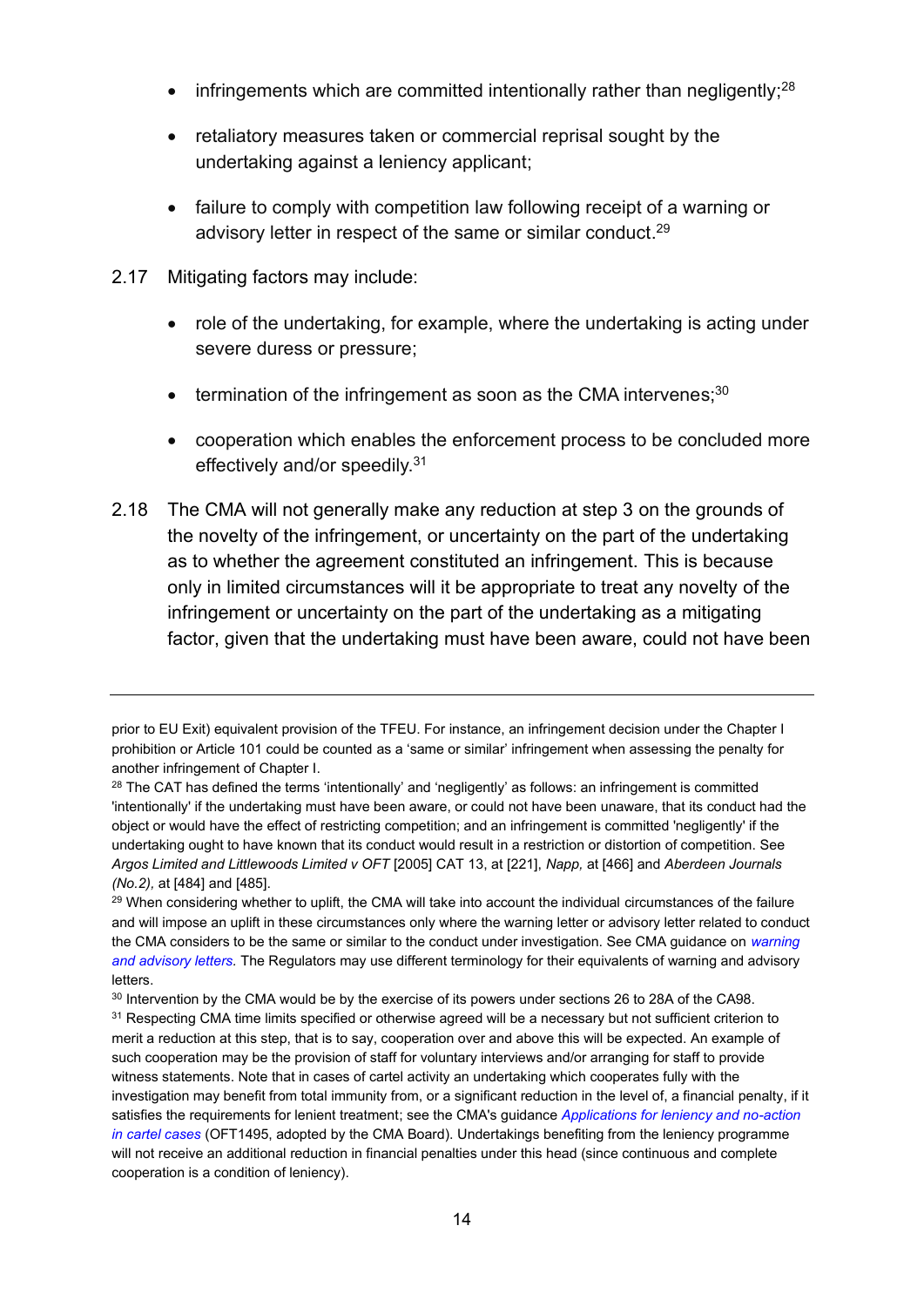unaware, or at least ought to have known, that its conduct would result in a restriction or distortion of competition, for it to be found to have committed the infringement intentionally or negligently.<sup>32</sup> For instance, a reduction will not be warranted simply because an undertaking (or its professional advisers) mischaracterised the infringing conduct in law. A reduction may, however, be warranted as a result of exceptional circumstances specific to the conduct of the investigation which created genuine uncertainty. $33$  It may also be merited in situations where the legal characterisation of the infringement is truly novel; though such situations are to be distinguished from the application of established competition law principles to a novel pattern of facts.<sup>34</sup>

#### **Step 4 – adjustment for specific deterrence**

- <span id="page-16-0"></span>2.19 The penalty figure reached after steps 1 to 3 may be increased to ensure that the penalty to be imposed on the undertaking is sufficient to deter the infringing undertaking from breaching competition law in the future. The CMA may increase the penalty reached after step 3 where this is appropriate in order to ensure that the penalty achieves deterrence given the undertaking's specific size and financial position, and any other relevant circumstances of the case. This is an important step for the purposes of achieving deterrence in accordance with the statutory objective set out in section 36(7A)(b) of the CA98. Any penalty that is too low to deter an infringing undertaking from breaching competition law in the future is also unlikely to deter other undertakings that may be considering anti-competitive activities.
- 2.20 It will often be necessary to impose a higher penalty on a larger undertaking than a smaller undertaking involved in the same infringement to achieve the required deterrent effect.<sup>35</sup> In that regard, when assessing an undertaking's financial position for the purposes of deterrence, the CMA will generally take into account the undertaking's total worldwide turnover as the primary

<sup>32</sup> See not[e 28](#page-15-0) above.

<sup>33</sup> See, for example, CMA decision on *Restrictive arrangements preventing estate and lettings agents from advertising their fees in a local newspaper*, Case CE/9827/13, May 2015, paragraph 6.40 relating to uncertainty arising following particular communications between certain of the parties and the Office of Fair Trading in 2008, and CMA decision in *Cleanroom laundry services and products: anti-competitive agreement*, Case 50283, 14 December 2017, paragraphs 6.65 to 6.71 relating to correspondence between the Office of Fair Trading and CMA prior to the launch of the CMA's investigation.

 $34$  This factor may also be relevant to the assessment at step 4, on the basis that a lower (or no) uplift to the penalty may be sufficient to achieve deterrence in those circumstances, or to the assessment of the proportionality of the penalty (see *Generics (UK) Limited, GlaxoSmithKline PLC and others v CMA*, [2021] CAT 9, where the penalty was reduced on proportionality grounds for, among other reasons, the novelty of the infringement).

<sup>35</sup> See *Eden Brown Limited v Office of Fair Trading* [2011] CAT 8, at [98] and *Kier Group plc and others v Office of Fair Trading* [2011] CAT 3, at [177].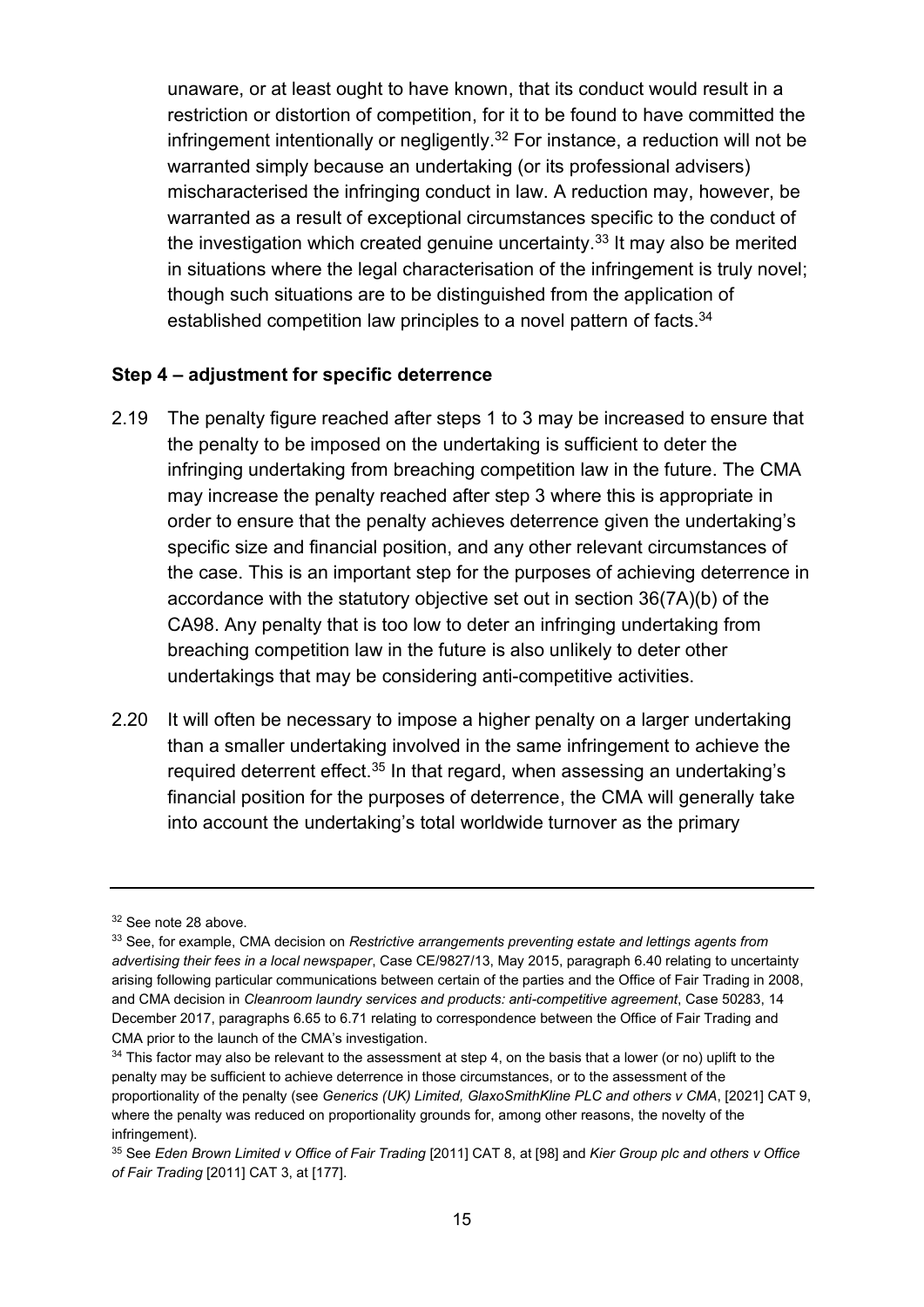indicator of the size of the undertaking and its economic power, unless the circumstances of the case indicate that other metrics are more appropriate.<sup>36</sup> The CMA will consider indicators of size and financial position at the time the penalty is being imposed and may consider three-year averages for turnover.

- 2.21 The CMA considers that an increase at this step will be appropriate, for example, in situations in which an undertaking has a significant proportion of its turnover outside the relevant market, or where the potential fine is otherwise too low to achieve the objective of deterrence in view of the undertaking's size and financial position.
- 2.22 An increase at this step will also be appropriate where the CMA has evidence that the infringing undertaking has made, or is likely to derive, an economic or financial benefit from the infringement that is above the level of the penalty reached at the end of step 3. An important part of effective deterrence is that an undertaking should not be in a position in which it is able to make a profit from infringing competition law, even after having paid any penalty levied in respect of an infringement. Nor is it sufficient for any penalty only to neutralise an undertaking's likely gains from an infringement. To constitute an effective deterrent in this context, any penalty imposed should also exceed an undertaking's likely gains from an infringement by a material amount. <sup>37</sup> Where relevant, the CMA's estimate would account for any gain which might accrue to the undertaking in other product or geographic markets as well as the 'relevant' market under consideration.<sup>38</sup> The assessment of the need to adjust the penalty will be made on a case-by-case basis for each individual infringing undertaking.
- <span id="page-17-0"></span>2.23 In addition, there may be cases where an undertaking's relevant turnover is very low or zero with the result that the figure at the end of step 3 would be very low or zero. In such cases, the CMA would expect to make more significant adjustments, both for general and specific deterrence, at this step. Such an approach may also be appropriate where the relevant turnover did not accurately reflect the scale of an undertaking's involvement in the infringement or the likely harm to competition. This might be the case, for

<sup>&</sup>lt;sup>36</sup> For example, in unusually high or low profit margin industries the worldwide turnover may not play a central role in the assessment and other financial indicators may be more suitable in terms of reflecting the undertaking's size and financial position (such as profits, net assets, dividends and industry margins).

<sup>&</sup>lt;sup>37</sup> If the penalty imposed on an undertaking which infringes competition law only neutralises the gains made (ie puts the undertaking in the same position as it would have been absent the infringement) there is little economic incentive for the undertaking not to infringe competition law as it has the potential to gain without the risk of any material losses, even if the undertaking is caught and sanctioned.

<sup>38</sup> For example, in a predation case the relevant market may be very small. However, the act of predation might provide an undertaking with a reputation for aggressive behaviour which it could use to its advantage in many other markets.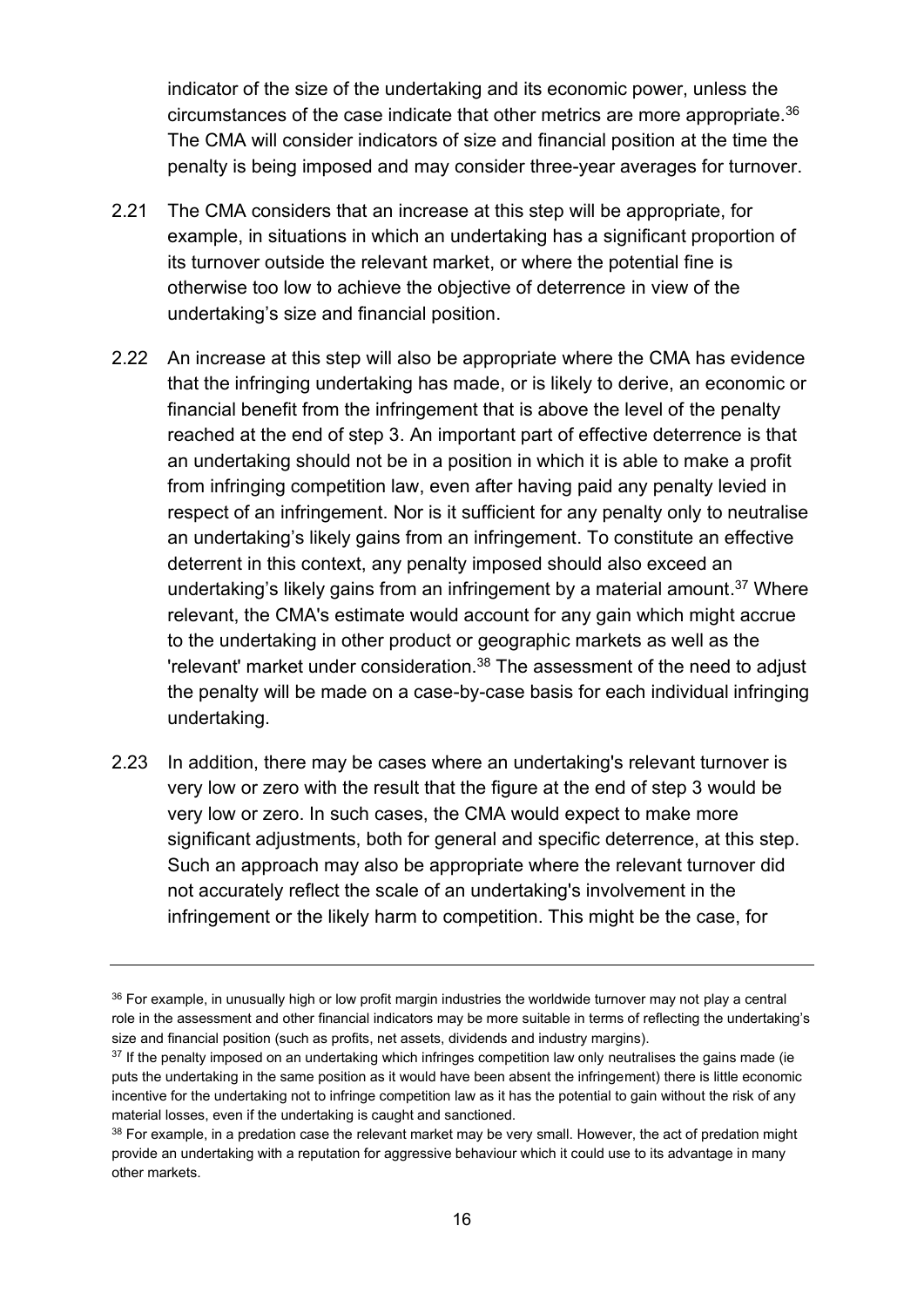example, in relation to bid-rigging cases or where an undertaking's turnover in the last business year before the infringement ended was unusually low.

# **Step 5 – adjustment to check that the penalty is proportionate and prevent the maximum penalty being exceeded**

- 2.24 At this step, the CMA will:
	- assess whether, in its view, the overall penalty proposed is appropriate in the round; and
	- adjust the penalty, if necessary, to ensure that it does not exceed the maximum penalty allowed by statute.

# *Assessment of whether the penalty is proportionate*

- 2.25 The CMA will take a step back to check whether, in its view, the overall penalty reached after steps 1 to 4 is proportionate 'in the round'. The assessment of proportionality is not a mechanistic assessment, but one of evaluation and judgement. The CMA is not restricted to imposing the lowest penalty that could reasonably be justified and it will select the figure which it considers is appropriate in the circumstances of the case.<sup>39</sup> Where necessary, the penalty may be decreased to ensure that the level of penalty is not disproportionate.
- 2.26 In carrying out the overall assessment of whether a penalty is proportionate, the CMA will have regard to all relevant circumstances including the nature of the infringement, the role of the undertaking in the infringement, the impact of the undertaking's infringing activity on competition, and the undertaking's size and financial position. The overall assessment should appropriately reflect the seriousness of the infringement and the need sufficiently to deter both the infringing undertaking and other undertakings from engaging in anticompetitive activity.
- 2.27 A penalty may be proportionate even if it exceeds the statutory cap.<sup>40</sup> However, if that is the case, a further adjustment will be needed, as set out below.

<sup>39</sup> See *FP McCann Limited v CMA* [2020] CAT 28, at [347].

<sup>40</sup> See *FP McCann Limited v CMA* [2020] CAT 28, at [354].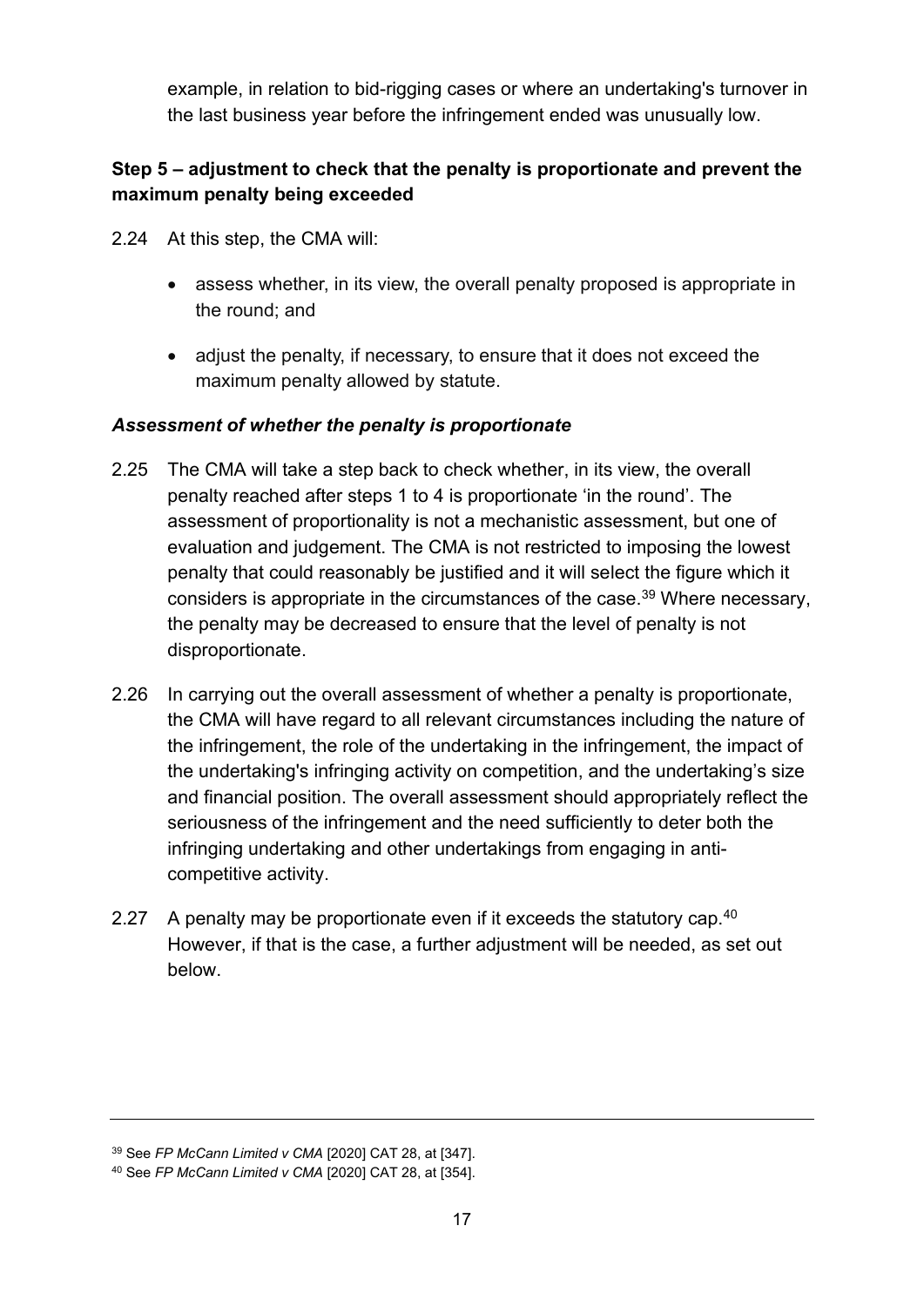## *Adjustment to ensure that the maximum penalty is not being exceeded*

- <span id="page-19-0"></span>2.28 The final amount of the penalty calculated according to the method set out above may not in any event exceed 10% of the worldwide turnover of the undertaking in its last business year. $41$  The business year on the basis of which worldwide turnover is determined will be the one preceding the date on which the decision of the CMA is taken or, if figures are not available for that business year, the one immediately preceding it. The penalty will be adjusted, if necessary, to ensure that it does not exceed this maximum. $^{42}$
- 2.29 Where any infringement by an association of undertakings (for example, a trade association) relates to the activities of its members, the penalty shall not exceed 10% of the sum of the worldwide turnover of each member of the association of undertakings active on the market affected by the infringement. See the competition law guideline *[Trade associations, professions](https://www.gov.uk/government/publications/trade-associations-and-professionalself-regulating-bodies-and-competition-law) and self[regulating bodies](https://www.gov.uk/government/publications/trade-associations-and-professionalself-regulating-bodies-and-competition-law)* (OFT408, adopted by the CMA Board) for further details on the imposition and enforcement of penalties on associations of undertakings.<sup>43</sup>

# **Step 6 – application of reductions including under the CMA's leniency programme, settlement, and approval of voluntary redress schemes**

- 2.30 The CMA will reduce an undertaking's penalty where the undertaking has a leniency agreement with the CMA, and in accordance with the CMA's published guidance on leniency, provided always that the undertaking meets the conditions of the leniency agreement.<sup>44</sup>
- 2.31 The CMA will also apply a penalty reduction where an undertaking settles with the CMA, which will involve, among other things, the undertaking admitting its participation in the infringement. 45

<sup>41</sup> See not[e 10](#page-7-0) above.

<sup>&</sup>lt;sup>42</sup> In addition, where an infringement ended prior to 1 May 2004, any penalty imposed in respect of an infringement of the Chapter I prohibition or the Chapter II prohibition will, if necessary, be adjusted further to ensure that it does not exceed the maximum penalty applicable in respect of an infringement of the Chapter I prohibition or the Chapter II prohibition prior to 1 May 2004, that is, 10% of turnover in the UK of the undertaking in the financial year preceding the date when the infringement ended (multiplied pro rata by the length of the infringement where the length of the infringement was in excess of one year, up to a maximum of three years). The adjustments referred to in paragraph [2.28](#page-19-0) will be made after all the relevant adjustments have been made in steps 2 to 4 above and also before adjustments are made under step 6.

<sup>43</sup> *[Trade associations, professions and self-regulating bodies](https://www.gov.uk/government/publications/trade-associations-and-professionalself-regulating-bodies-and-competition-law)* (OFT408, adopted by the CMA Board).

<sup>44</sup> See the CMA's guidance *[Applications for leniency and no-action in cartel cases](https://www.gov.uk/government/publications/leniency-and-no-action-applications-in-cartel-cases)* (OFT1495)*.*

<sup>45</sup> See *[Guidance on the CMA's investigation procedures in Competition Act 1998 cases](https://www.gov.uk/government/publications/guidance-on-the-cmas-investigation-procedures-in-competition-act-1998-cases)* (CMA8), Chapter 14.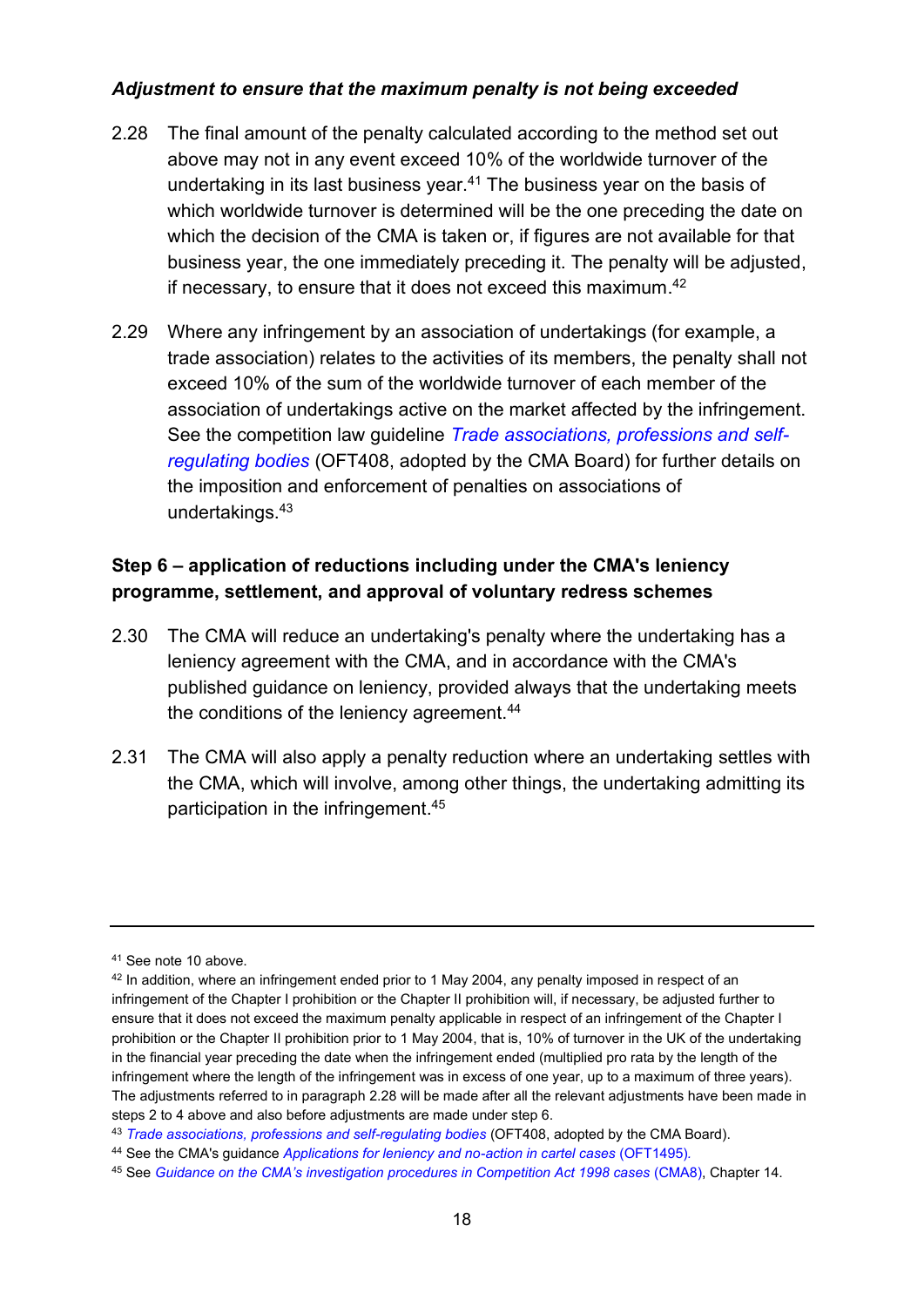- 2.32 The CMA may also apply a penalty reduction where an undertaking obtains approval for a statutory voluntary redress scheme.<sup>46</sup> The procedure for applying for approval is set out in the CMA's *[Guidance on the approval of](https://www.gov.uk/government/publications/approval-of-redress-schemes-for-competition-law-infringements)  [voluntary redress schemes for infringements of competition law](https://www.gov.uk/government/publications/approval-of-redress-schemes-for-competition-law-infringements)* (CMA40).
- 2.33 The CMA may also reduce an undertaking's penalty where it considers that an undertaking has made appropriate redress<sup>47</sup> for an infringement outside the framework of the statutory voluntary redress scheme.<sup>48</sup>
- 2.34 Where the CMA applies discounts at this step, these discounts will be applied consecutively.<sup>49</sup>

# **Financial hardship**

- 2.35 In exceptional circumstances, the CMA may reduce a penalty where an undertaking is unable to pay the penalty proposed due to its financial position. A financial hardship claim needs to be made by the undertaking concerned, and that undertaking has the burden of proving that it merits such a reduction.
- 2.36 The CMA will only grant such a reduction on the basis of objective evidence that the imposition of the proposed penalty would jeopardise irretrievably an undertaking's viability. The CMA will have regard to the undertaking's financial position (including cash flow and ability to borrow), evidence of dividends and other forms of value extracted from the firm, and submissions about the specific social and economic context. The CMA will not base any reduction on the mere finding of an adverse or loss-making financial situation.
- 2.37 Where appropriate, the CMA may enter into an agreement with an undertaking providing for additional time to pay its penalty ('time to pay agreement'). The CMA will only reduce a penalty for financial hardship in

<sup>46</sup> See *[Guidance on the approval of voluntary redress schemes for infringements of competition law](https://www.gov.uk/government/publications/approval-of-redress-schemes-for-competition-law-infringements)* (CMA40), paragraph 3.32.

<sup>&</sup>lt;sup>47</sup> Where individuals or businesses, including customers and competitors, suffer harm due to others breaking competition law they are entitled to seek redress including compensation for any loss, see the CMA's guidance *[Competition law redress](https://www.gov.uk/government/publications/competition-law-redress-cma55)* (CMA55).

<sup>48</sup> Such a discount will likely be granted only in situations where the redress option proposed by the undertaking is more effective in achieving redress than the statutory voluntary redress scheme (for example where only one party has been harmed by the infringement). For example, se[e CMA decision on Anti-competitive agreement with](https://assets.publishing.service.gov.uk/media/5f746219e90e0740c86c7611/50455_Non-confidential_Public_Decision_.pdf)  [respect to fludrocortisone acetate 0.1mg tablets,](https://assets.publishing.service.gov.uk/media/5f746219e90e0740c86c7611/50455_Non-confidential_Public_Decision_.pdf) Case 50455, 9 July 2020, paragraph 10.96.

 $49$  For example, any leniency discount will be applied to penalty after step 5, then any settlement discount will be applied to the figure reached after application of the leniency discount, with finally any discount in respect of an approved voluntary redress scheme being applied to the figure reached after the application of the settlement discount.